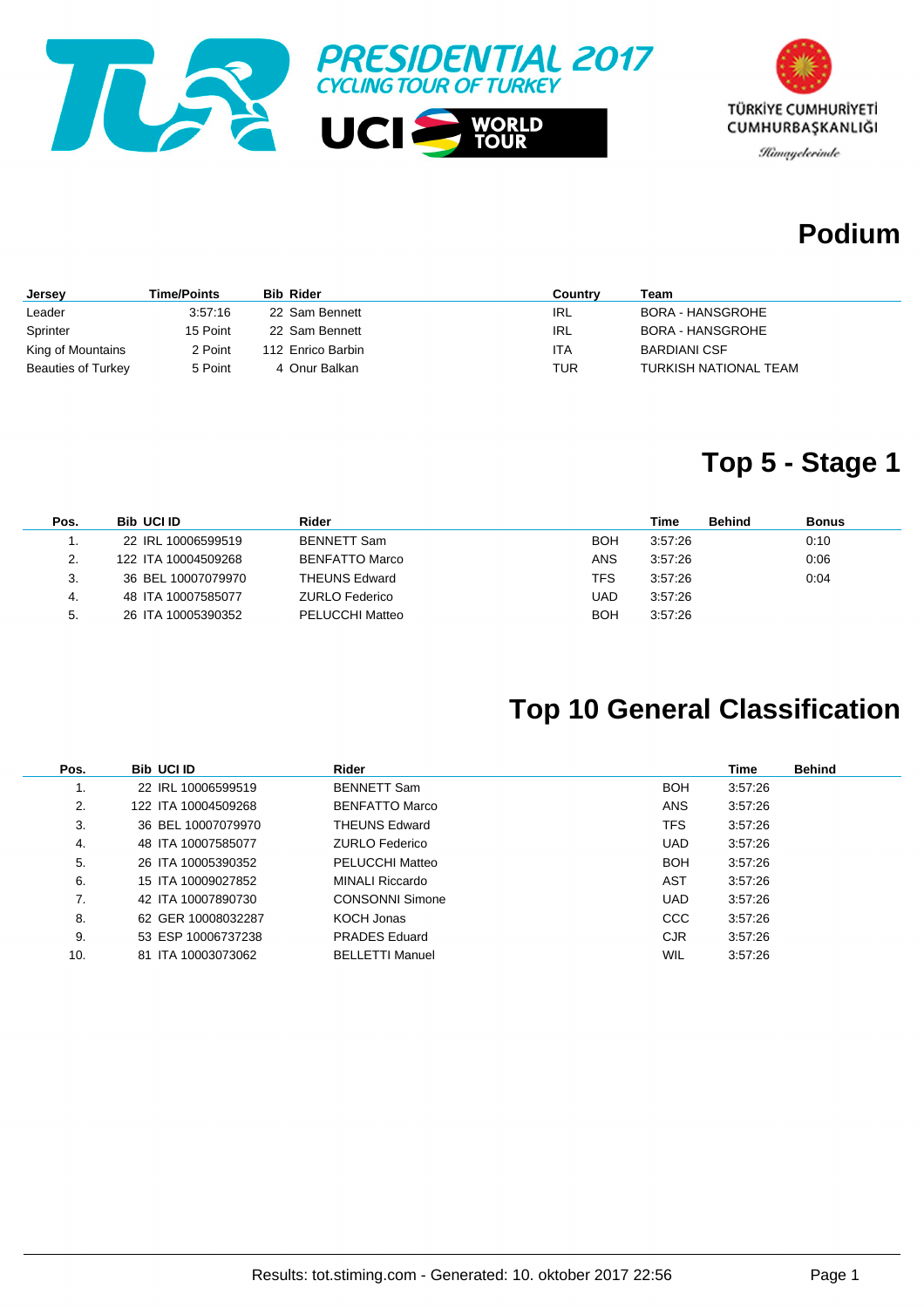

### **Stage 1 Alanya - Kemer (Stage classification)**

| Pos. | <b>Bib UCI ID</b>   | Rider                      |            | Time    | <b>Behind</b> | <b>Bonus</b> |
|------|---------------------|----------------------------|------------|---------|---------------|--------------|
| 1.   | 22 IRL 10006599519  | <b>BENNETT Sam</b>         | <b>BOH</b> | 3.57.26 |               | 0:10         |
| 2.   | 122 ITA 10004509268 | <b>BENFATTO Marco</b>      | ANS        | 3.57.26 |               | 0:06         |
| 3.   | 36 BEL 10007079970  | <b>THEUNS Edward</b>       | <b>TFS</b> | 3.57.26 |               | 0:04         |
| 4.   | 48 ITA 10007585077  | <b>ZURLO Federico</b>      | <b>UAD</b> | 3.57.26 |               |              |
| 5.   | 26 ITA 10005390352  | PELUCCHI Matteo            | <b>BOH</b> | 3.57.26 |               |              |
| 6.   | 15 ITA 10009027852  | <b>MINALI Riccardo</b>     | AST        | 3.57.26 |               |              |
| 7.   | 42 ITA 10007890730  | <b>CONSONNI Simone</b>     | <b>UAD</b> | 3.57.26 |               |              |
| 8.   | 62 GER 10008032287  | KOCH Jonas                 | CCC        | 3.57.26 |               |              |
| 9.   | 53 ESP 10006737238  | <b>PRADES Eduard</b>       | CJR        | 3:57:26 |               |              |
| 10.  | 81 ITA 10003073062  | <b>BELLETTI Manuel</b>     | WIL        | 3:57:26 |               |              |
| 11.  | 94 ESP 10006489987  | SIMON CASULLERAS Jordi     | SOU        | 3.57.26 |               |              |
| 12.  | 115 ITA 10006904057 | SIMION Paolo               | <b>BRD</b> | 3.57.26 |               |              |
| 13.  | 112 ITA 10006467860 | <b>BARBIN Enrico</b>       | <b>BRD</b> | 3.57.26 |               |              |
| 14.  | 71 RUS 10002832279  | <b>TRUSOV Nikolay</b>      | GAZ        | 3.57.26 |               |              |
| 15.  | 38 NED 10003322939  | VAN POPPEL Boy             | <b>TFS</b> | 3.57.26 |               |              |
| 16.  | 21 NZL 10005506651  | <b>ARCHBOLD Shane</b>      | <b>BOH</b> | 3.57.26 |               |              |
| 17.  | 121 ITA 10008661777 | <b>BALLERINI Davide</b>    | ANS        | 3.57.26 |               |              |
| 18.  | 66 POL 10007946506  | PALUTA Michal              | CCC        | 3.57.26 |               |              |
| 19.  | 17 KAS 10007219309  | <b>BIZHIGITOV Zhandos</b>  | AST        | 3.57.26 |               |              |
| 20.  | 27 LVA 10002879062  | <b>SARAMOTINS Aleksejs</b> | <b>BOH</b> | 3.57.26 |               |              |
| 21.  | 35 USA 10006570924  | REIJNEN Kiel               | <b>TFS</b> | 3.57.26 |               |              |
| 22.  | 25 AUT 10007631557  | MÜHLBERGER Gregor          | <b>BOH</b> | 3.57.26 |               |              |
| 23.  | 33 ITA 10004739442  | <b>COLEDAN Marco</b>       | <b>TFS</b> | 3:57:26 |               |              |
| 24.  | 16 KAS 10003264941  | TLEUBAYEV Ruslan           | AST        | 3.57.26 |               |              |
| 25.  | 103 BEL 10002416900 | <b>HABEAUX Gregory</b>     | <b>WVA</b> | 3.57.26 |               |              |
| 26.  | 114 ITA 10010084344 | <b>MARONESE Marco</b>      | <b>BRD</b> | 3.57.26 |               |              |
| 27.  | 111 ITA 10009505475 | <b>ALBANESE Vincenzo</b>   | <b>BRD</b> | 3.57.26 |               | 0:03         |
| 28.  | 47 ITA 10005467952  | <b>ULISSI Diego</b>        | <b>UAD</b> | 3.57.26 |               | 0:02         |
| 29.  | 43 POL 10001426890  | NIEMIEC Przemyslaw         | <b>UAD</b> | 3.57.26 |               |              |
| 30.  | 2 TUR 10005828165   | <b>BAKIRCI Nazim</b>       | <b>TNT</b> | 3.57.26 |               |              |
| 31.  | 11 KAS 10004703672  | <b>ZEITS Andrey</b>        | AST        | 3.57.26 |               |              |
| 32.  | 5 TUR 10009712310   | BALKAN Serkan              | <b>TNT</b> | 3.57.26 |               |              |
| 33.  | 83 COL 10010984020  | <b>FLOREZ Miguel</b>       | <b>WIL</b> | 3.57.26 |               |              |
| 34.  | 46 ITA 10009703620  | RAVASI Edward              | <b>UAD</b> | 3.57.26 |               |              |
| 35.  | 23 GER 10007583158  | <b>HERKLOTZ Silvio</b>     | <b>BOH</b> | 3:57:26 |               |              |
| 36.  | 118 ITA 10005658114 | <b>ZARDINI Edoardo</b>     | <b>BRD</b> | 3:57:26 |               |              |
| 37.  | 113 ITA 10006684896 | <b>MAESTRI Mirco</b>       | <b>BRD</b> | 3:57:26 |               |              |
| 38.  | 77 RUS 10005914758  | BOEV Igor                  | GAZ        | 3:57:26 |               |              |
| 39.  | 61 CZE 10007503134  | <b>SISR Frantisek</b>      | CCC        | 3:57:26 |               |              |
| 40.  | 14 RUS 10006658426  | <b>CHERNETSKI Sergei</b>   | AST        | 3:57:26 |               |              |
| 41.  | 123 ITA 10004501891 | <b>FRAPPORTI Marco</b>     | ANS        | 3:57:26 |               |              |
| 42.  | 68 POL 10007951455  | STOSZ Patryk               | CCC        | 3:57:26 |               |              |
| 43.  | 108 BEL 10008638539 | ROBEET Ludovic             | <b>WVA</b> | 3:57:26 |               |              |
| 44.  | 88 ITA 10006003876  | <b>CECCHIN Alberto</b>     | <b>WIL</b> | 3:57:26 |               |              |
| 45.  | 128 ITA 10009392412 | <b>VENDRAME Andrea</b>     | ANS        | 3:57:26 |               |              |
| 46.  | 93 BRA 10003232912  | NICACIO Pedro Autran       | SOU        | 3:59:13 | $+1:47$       |              |
| 47.  | 98 BRA 10015763692  | SILVA Lincoln              | SOU        | 3:57:26 |               |              |
| 48.  | 32 JPN 10002523596  | <b>BEPPU Fumiyuki</b>      | <b>TFS</b> | 3:57:26 |               |              |
| 49.  | 34 COL 10004641937  | PANTANO GOMEZ Jarlinson    | <b>TFS</b> | 3:57:26 |               |              |
| 50.  | 126 ITA 10008198201 | SPREAFICO Matteo           | ANS        | 3:57:26 |               |              |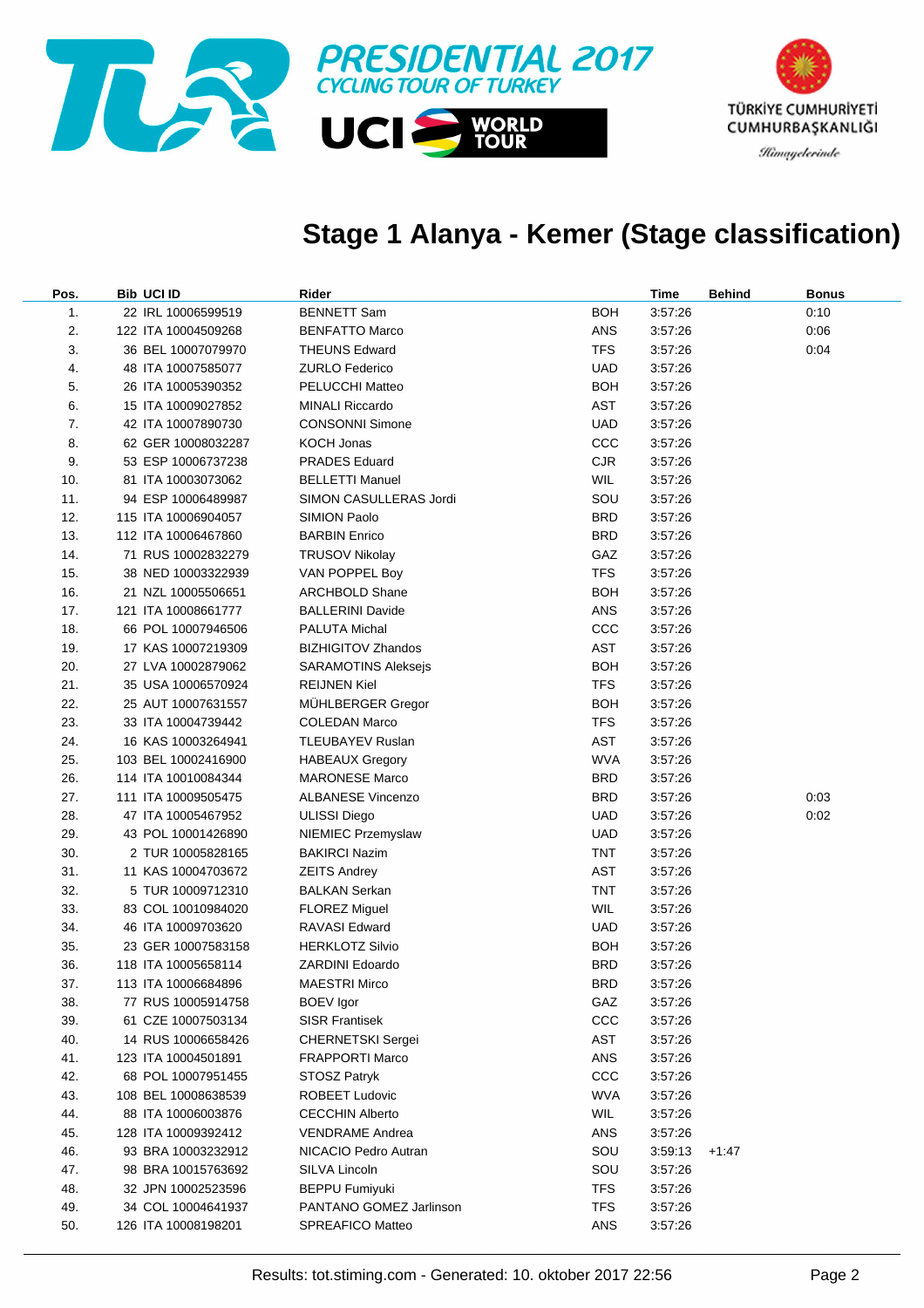





| 51.  | 117 ITA 10007527786 | <b>TONELLI Alessandro</b>     | <b>BRD</b> | 3:57:26 |         |      |
|------|---------------------|-------------------------------|------------|---------|---------|------|
| 52.  | 82 COL 10009226401  | <b>MARTINEZ Daniel Felipe</b> | <b>WIL</b> | 3:57:26 |         |      |
| 53.  | 104 BEL 10009365837 | <b>DERUETTE Thomas</b>        | <b>WVA</b> | 3:57:26 |         |      |
| 54.  | 41 COL 10006916080  | ATAMUPA HURTADO Jhon Darwin   | <b>UAD</b> | 3:57:26 |         |      |
| 55.  | 51 ITA 10010991902  | CELANO Danilo                 | <b>CJR</b> | 3:57:26 |         |      |
| 56.  | 75 RUS 10002302015  | <b>LAGUTIN Sergey</b>         | GAZ        | 3:57:26 |         |      |
| 57.  | 127 ITA 10008912563 | <b>MASNADA Fausto</b>         | ANS        | 3:57:26 |         |      |
| 58.  | 74 RUS 10002652528  | FIRSANOV Sergey               | GAZ        | 3:57:26 |         |      |
| 59.  | 85 HVI 10006887687  | KOSHEVOY Ilia                 | <b>WIL</b> | 3:57:26 |         |      |
| 60.  | 86 ITA 10006903754  | <b>BERTAZZO Liam</b>          | WIL        | 3:57:26 |         |      |
| 61.  | 4 TUR 10009197301   | <b>BALKAN Onur</b>            | <b>TNT</b> | 3:57:26 |         |      |
| 62.  | 55 USA 10006919417  | <b>BUTLER Christopher</b>     | <b>CJR</b> | 3:57:26 |         |      |
| 63.  | 125 ITA 10003200475 | <b>GAVAZZI Francesco</b>      | ANS        | 3:57:26 |         | 0:03 |
| 64.  | 124 ITA 10008672891 | <b>FRAPPORTI Mattia</b>       | ANS        | 3:57:26 |         |      |
| 65.  | 95 BRA 10015145017  | <b>PIRES Raphael</b>          | SOU        | 3:57:26 |         |      |
| 66.  | 52 POR 10006878900  | <b>REIS Rafael</b>            | <b>CJR</b> | 3:57:26 |         |      |
| 67.  | 107 SUI 10007803127 | <b>SPENGLER Lukas</b>         | <b>WVA</b> | 3:57:26 |         |      |
| 68.  | 102 BEL 10009806074 | <b>DUQUENNOY Jimmy</b>        | <b>WVA</b> | 3:57:26 |         |      |
| 69.  | 106 BEL 10007969643 | STASSEN Julien                | <b>WVA</b> | 3:57:26 |         |      |
| 70.  | 12 KAS 10004828459  | <b>GRUZDEV Dmitriy</b>        | AST        | 3:57:26 |         |      |
| 71.  | 37 USA 10007897602  | <b>DANIEL Gregory</b>         | <b>TFS</b> | 3:57:26 |         |      |
| 72.  | 57 ESP 10002526327  | <b>ARROYO David</b>           | CJR        | 3:57:26 |         |      |
| 73.  | 87 ITA 10008897409  | <b>TURRIN Alex</b>            | WIL        | 3:57:26 |         | 0:01 |
| 74.  | 116 ITA 10008696032 | <b>STERBINI Simone</b>        | <b>BRD</b> | 3:57:26 |         |      |
| 75.  | 96 BRA 10023467415  | <b>RANGHETTI Victor</b>       | SOU        | 3:57:26 |         |      |
|      |                     |                               |            |         |         |      |
| 76.  | 18 KAS 10010041100  | <b>STALNOV Nikita</b>         | AST        | 3:57:26 |         |      |
| 77.  | 73 RUS 10008661272  | ARSLANOV IIdar                | GAZ        | 3:57:26 |         |      |
| 78.  | 8 TUR 10007593868   | <b>ATALAY Muhammet</b>        | <b>TNT</b> | 3:57:26 |         | 0:01 |
| 79.  | 54 ESP 10009191540  | <b>MOLINA Antonio</b>         | <b>CJR</b> | 3:57:26 |         |      |
| 80.  | 76 RUS 10003270904  | ROVNY Ivan                    | GAZ        | 3:57:26 |         |      |
| 81.  | 78 RUS 10002314947  | <b>BRUTT Pavel</b>            | GAZ        | 3:57:26 |         |      |
| 82.  | 84 VEN 10008674208  | GODOY Yonder                  | <b>WIL</b> | 3:57:26 |         |      |
| 83.  | 6 TUR 10008683100   | <b>SAMLI Feritcan</b>         | <b>TNT</b> | 3:57:26 |         |      |
| 84.  | 1 TUR 10007508790   | ÖRKEN Ahmet                   | <b>TNT</b> | 3:57:26 |         |      |
| 85.  | 28 GER 10006670954  | <b>SCHWARZMANN Michael</b>    | <b>BOH</b> | 4:01:04 | $+3:38$ |      |
| 86.  | 31 ITA 10006114620  | <b>ALAFACI Eugenio</b>        | <b>TFS</b> | 4:01:04 | $+3:38$ |      |
| 87.  | 7 TUR 10060263252   | ÖZGÜR Batuhan                 | <b>TNT</b> | 3.57.26 |         |      |
| 88.  | 63 POL 10009765254  | <b>BROZYNA Piotr</b>          | CCC        | 3:57:26 |         |      |
| 89.  | 64 POL 10007994194  | <b>PLUCINSKI Leszek</b>       | CCC        | 3.57.26 |         |      |
| 90.  | 67 POL 10002832077  | <b>TACIAK Mateusz</b>         | ccc        | 3:57:26 |         |      |
| 91.  | 13 DEN 10006828174  | <b>HANSEN Jesper</b>          | AST        | 3:57:26 |         |      |
| 92.  | 3 TUR 10009267524   | <b>AKDILEK Ahmet</b>          | <b>TNT</b> | 3:57:26 |         |      |
| 93.  | 24 CZE 10003272217  | <b>KÖNIG Leopold</b>          | <b>BOH</b> | 4:03:13 | $+5:47$ |      |
| 94.  | 45 NOR 10006535356  | <b>LAENGEN Vegard Stake</b>   | <b>UAD</b> | 3:57:26 |         |      |
| 95.  | 44 SVN 10004611726  | <b>KUMP Marko</b>             | <b>UAD</b> | 3:57:26 |         |      |
| 96.  | 105 FRA 10049906682 | <b>MASSON Christophe</b>      | <b>WVA</b> | 3:57:26 |         |      |
| 97.  | 65 POL 10008628637  | <b>MALECKI Kamil</b>          | ccc        | 3:57:26 |         |      |
| 98.  | 72 RUS 10005890712  | <b>PORSEV Alexander</b>       | GAZ        | 3:57:26 |         |      |
| 99.  | 58 ESP 10006555867  | <b>RUBIO Diego</b>            | <b>CJR</b> | 3:57:26 |         |      |
| 100. | 91 BRA 10006885364  | <b>FERRAZ AFFONSO Murilo</b>  | SOU        | 3:57:26 |         |      |
| 101. | 97 BRA 10003233417  | <b>SILVA Roberto</b>          | SOU        | 3:57:26 |         |      |
| 102. | 92 BRA 10005671450  | <b>SANTOS CARDOSO Flavio</b>  | SOU        | 3:57:26 |         | 0:02 |
| DNF  | 56 ESP 10008682793  | <b>SAEZ Hector</b>            | <b>CJR</b> |         |         |      |
| DNF  | 101 FRA 10049906480 | <b>JULES Justin</b>           | <b>WVA</b> |         |         |      |
|      |                     |                               |            |         |         |      |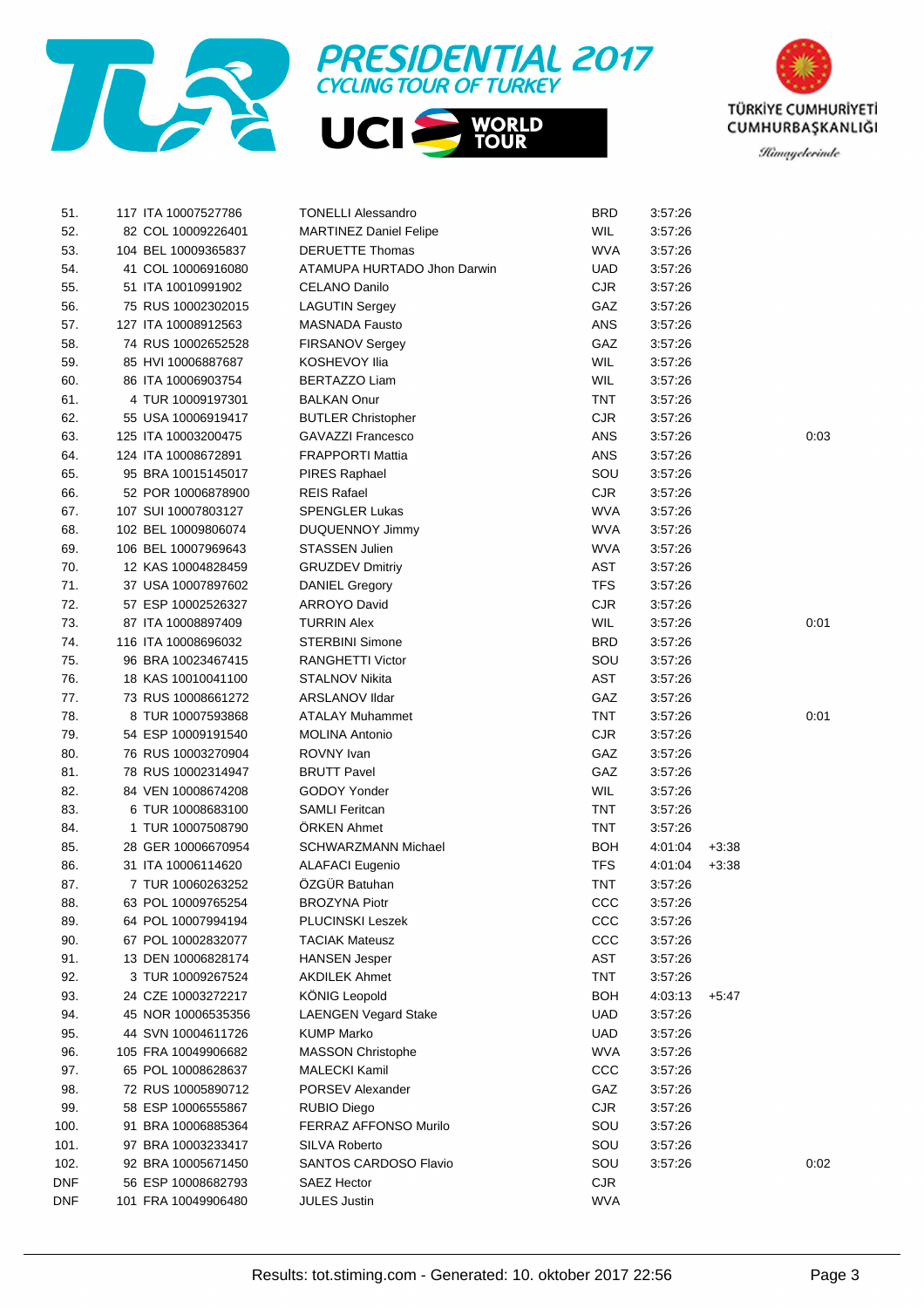



### **General classification**

| Pos. | <b>Bib UCI ID</b>   | Rider                     |            | Time    | <b>Behind</b> |
|------|---------------------|---------------------------|------------|---------|---------------|
| 1.   | 22 IRL 10006599519  | <b>BENNETT Sam</b>        | <b>BOH</b> | 3:57:16 |               |
| 2.   | 122 ITA 10004509268 | <b>BENFATTO Marco</b>     | ANS        | 3.57.20 | $+0.04$       |
| 3.   | 36 BEL 10007079970  | <b>THEUNS Edward</b>      | <b>TFS</b> | 3.57.22 | $+0.06$       |
| 4.   | 111 ITA 10009505475 | <b>ALBANESE Vincenzo</b>  | <b>BRD</b> | 3.57.23 | $+0:07$       |
| 5.   | 125 ITA 10003200475 | <b>GAVAZZI Francesco</b>  | ANS        | 3.57.23 | $+0:07$       |
| 6.   | 47 ITA 10005467952  | <b>ULISSI Diego</b>       | <b>UAD</b> | 3.57.24 | $+0.08$       |
| 7.   | 92 BRA 10005671450  | SANTOS CARDOSO Flavio     | SOU        | 3:57:24 | $+0.08$       |
| 8.   | 87 ITA 10008897409  | <b>TURRIN Alex</b>        | <b>WIL</b> | 3.57.25 | $+0.09$       |
| 9.   | 8 TUR 10007593868   | <b>ATALAY Muhammet</b>    | <b>TNT</b> | 3:57:25 | $+0.09$       |
| 10.  | 48 ITA 10007585077  | <b>ZURLO Federico</b>     | <b>UAD</b> | 3:57:26 | $+0:10$       |
| 11.  | 26 ITA 10005390352  | PELUCCHI Matteo           | <b>BOH</b> | 3:57:26 | $+0:10$       |
| 12.  | 15 ITA 10009027852  | <b>MINALI Riccardo</b>    | <b>AST</b> | 3.57.26 | $+0:10$       |
| 13.  | 42 ITA 10007890730  | <b>CONSONNI Simone</b>    | <b>UAD</b> | 3:57:26 | $+0:10$       |
| 14.  | 62 GER 10008032287  | <b>KOCH Jonas</b>         | ccc        | 3.57.26 | $+0:10$       |
| 15.  | 53 ESP 10006737238  | <b>PRADES Eduard</b>      | <b>CJR</b> | 3.57.26 | $+0:10$       |
| 16.  | 81 ITA 10003073062  | <b>BELLETTI Manuel</b>    | WIL        | 3.57.26 | $+0:10$       |
| 17.  | 94 ESP 10006489987  | SIMON CASULLERAS Jordi    | SOU        | 3:57:26 | $+0:10$       |
| 18.  | 115 ITA 10006904057 | SIMION Paolo              | <b>BRD</b> | 3.57.26 | $+0:10$       |
| 19.  | 112 ITA 10006467860 | <b>BARBIN Enrico</b>      | <b>BRD</b> | 3:57:26 | $+0:10$       |
| 20.  | 71 RUS 10002832279  | <b>TRUSOV Nikolay</b>     | GAZ        | 3:57:26 | $+0:10$       |
| 21.  | 38 NED 10003322939  | VAN POPPEL Boy            | <b>TFS</b> | 3:57:26 | $+0:10$       |
| 22.  | 21 NZL 10005506651  | <b>ARCHBOLD Shane</b>     | <b>BOH</b> | 3:57:26 | $+0:10$       |
| 23.  | 121 ITA 10008661777 | <b>BALLERINI Davide</b>   | ANS        | 3:57:26 | $+0:10$       |
| 24.  | 66 POL 10007946506  | <b>PALUTA Michal</b>      | ccc        | 3:57:26 | $+0:10$       |
| 25.  | 17 KAS 10007219309  | <b>BIZHIGITOV Zhandos</b> | <b>AST</b> | 3.57.26 | $+0:10$       |
| 26.  | 27 LVA 10002879062  | SARAMOTINS Aleksejs       | <b>BOH</b> | 3:57:26 | $+0:10$       |
| 27.  | 35 USA 10006570924  | <b>REIJNEN Kiel</b>       | <b>TFS</b> | 3.57.26 | $+0:10$       |
| 28.  | 25 AUT 10007631557  | MÜHLBERGER Gregor         | <b>BOH</b> | 3.57.26 | $+0:10$       |
| 29.  | 33 ITA 10004739442  | <b>COLEDAN Marco</b>      | <b>TFS</b> | 3.57.26 | $+0:10$       |
| 30.  | 16 KAS 10003264941  | <b>TLEUBAYEV Ruslan</b>   | <b>AST</b> | 3.57.26 | $+0:10$       |
| 31.  | 103 BEL 10002416900 | <b>HABEAUX Gregory</b>    | <b>WVA</b> | 3:57:26 | $+0:10$       |
| 32.  | 114 ITA 10010084344 | <b>MARONESE Marco</b>     | <b>BRD</b> | 3:57:26 | $+0:10$       |
| 33.  | 43 POL 10001426890  | NIEMIEC Przemyslaw        | <b>UAD</b> | 3:57:26 | $+0:10$       |
| 34.  | 2 TUR 10005828165   | <b>BAKIRCI Nazim</b>      | <b>TNT</b> | 3:57:26 | $+0:10$       |
| 35.  | 11 KAS 10004703672  | <b>ZEITS Andrey</b>       | <b>AST</b> | 3.57.26 | $+0:10$       |
| 36.  | 5 TUR 10009712310   | <b>BALKAN Serkan</b>      | <b>TNT</b> | 3.57.26 | $+0:10$       |
| 37.  | 83 COL 10010984020  | <b>FLOREZ Miguel</b>      | WIL        | 3:57:26 | $+0:10$       |
| 38.  | 46 ITA 10009703620  | RAVASI Edward             | <b>UAD</b> | 3:57:26 | $+0:10$       |
| 39.  | 23 GER 10007583158  | <b>HERKLOTZ Silvio</b>    | <b>BOH</b> | 3:57:26 | $+0:10$       |
| 40.  | 118 ITA 10005658114 | ZARDINI Edoardo           | <b>BRD</b> | 3.57.26 | $+0:10$       |
| 41.  | 113 ITA 10006684896 | <b>MAESTRI Mirco</b>      | <b>BRD</b> | 3.57.26 | $+0:10$       |
| 42.  | 77 RUS 10005914758  | <b>BOEV</b> Igor          | GAZ        | 3.57.26 | $+0:10$       |
| 43.  | 61 CZE 10007503134  | <b>SISR Frantisek</b>     | ccc        | 3:57:26 | $+0:10$       |
| 44.  | 14 RUS 10006658426  | CHERNETSKI Sergei         | AST        | 3:57:26 | $+0:10$       |
| 45.  | 123 ITA 10004501891 | <b>FRAPPORTI Marco</b>    | ANS        | 3:57:26 | $+0:10$       |
| 46.  | 68 POL 10007951455  | <b>STOSZ Patryk</b>       | ccc        | 3:57:26 | $+0:10$       |
| 47.  | 108 BEL 10008638539 | <b>ROBEET Ludovic</b>     | <b>WVA</b> | 3:57:26 | $+0:10$       |
| 48.  | 88 ITA 10006003876  | <b>CECCHIN Alberto</b>    | <b>WIL</b> | 3:57:26 | $+0:10$       |
| 49.  | 128 ITA 10009392412 | <b>VENDRAME Andrea</b>    | ANS        | 3.57.26 | $+0:10$       |
| 50.  | 98 BRA 10015763692  | SILVA Lincoln             | SOU        | 3.57.26 | $+0:10$       |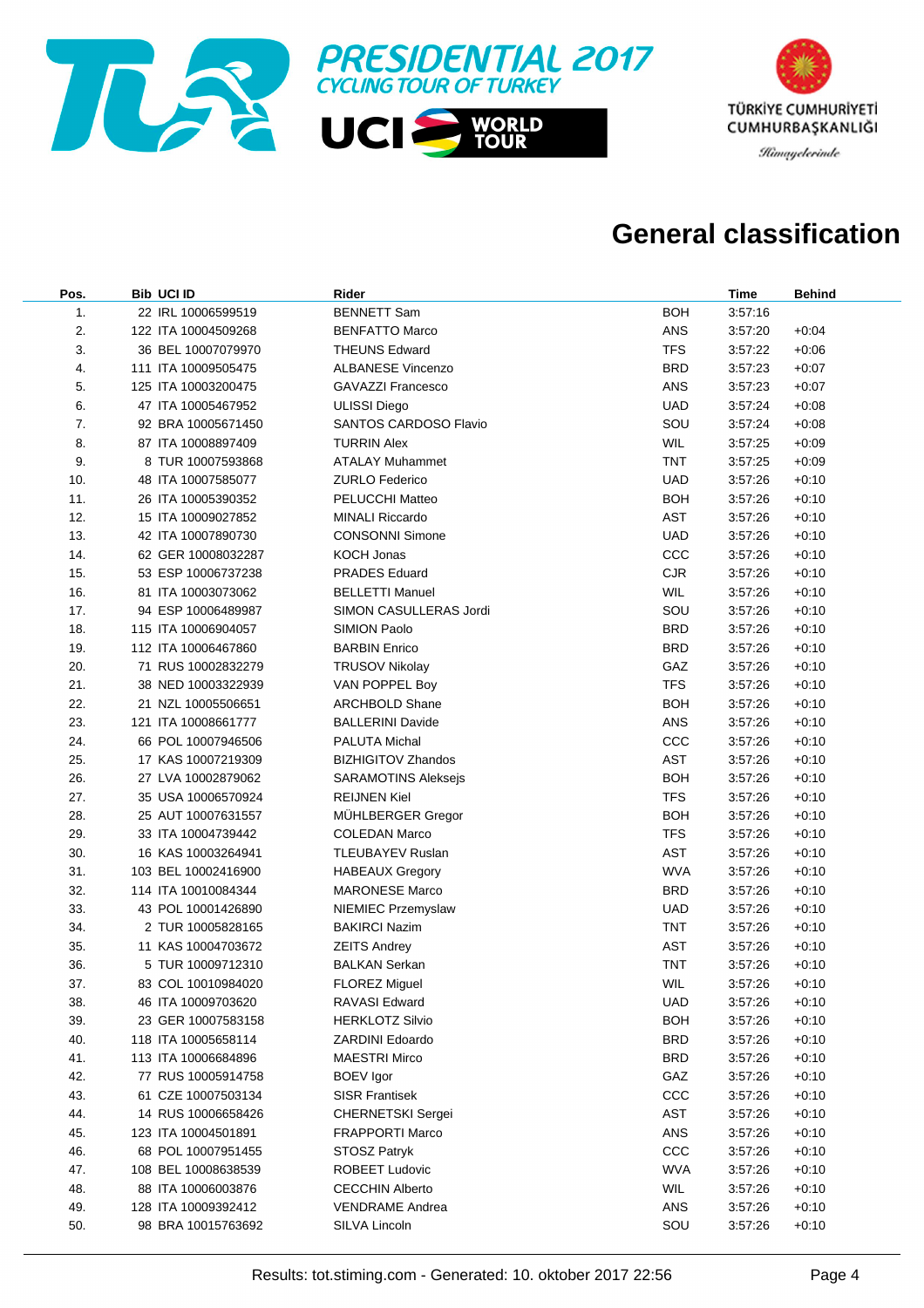





| 51.  | 32 JPN 10002523596  | <b>BEPPU Fumiyuki</b>         | <b>TFS</b> | 3:57:26 | $+0:10$ |
|------|---------------------|-------------------------------|------------|---------|---------|
| 52.  | 34 COL 10004641937  | PANTANO GOMEZ Jarlinson       | <b>TFS</b> | 3:57:26 | $+0:10$ |
| 53.  | 126 ITA 10008198201 | <b>SPREAFICO Matteo</b>       | ANS        | 3:57:26 | $+0:10$ |
| 54.  | 117 ITA 10007527786 | <b>TONELLI Alessandro</b>     | <b>BRD</b> | 3:57:26 | $+0:10$ |
| 55.  | 82 COL 10009226401  | <b>MARTINEZ Daniel Felipe</b> | WIL        | 3:57:26 | $+0:10$ |
| 56.  | 104 BEL 10009365837 | <b>DERUETTE Thomas</b>        | <b>WVA</b> | 3:57:26 | $+0:10$ |
| 57.  | 41 COL 10006916080  | ATAMUPA HURTADO Jhon Darwin   | <b>UAD</b> | 3:57:26 | $+0:10$ |
| 58.  | 51 ITA 10010991902  | CELANO Danilo                 | <b>CJR</b> | 3:57:26 | $+0:10$ |
| 59.  | 75 RUS 10002302015  | <b>LAGUTIN Sergey</b>         | GAZ        | 3:57:26 | $+0:10$ |
| 60.  | 127 ITA 10008912563 | <b>MASNADA Fausto</b>         | ANS        | 3:57:26 | $+0:10$ |
| 61.  | 74 RUS 10002652528  | FIRSANOV Sergey               | GAZ        | 3:57:26 | $+0:10$ |
| 62.  | 85 HVI 10006887687  | KOSHEVOY Ilia                 | WIL        | 3:57:26 | $+0:10$ |
| 63.  | 86 ITA 10006903754  | <b>BERTAZZO Liam</b>          | WIL        | 3:57:26 | $+0:10$ |
| 64.  | 4 TUR 10009197301   | <b>BALKAN Onur</b>            | <b>TNT</b> | 3:57:26 | $+0:10$ |
| 65.  | 55 USA 10006919417  | <b>BUTLER Christopher</b>     | <b>CJR</b> | 3:57:26 | $+0:10$ |
| 66.  | 124 ITA 10008672891 | <b>FRAPPORTI Mattia</b>       | ANS        | 3:57:26 | $+0:10$ |
| 67.  | 95 BRA 10015145017  | PIRES Raphael                 | SOU        | 3:57:26 | $+0:10$ |
| 68.  | 52 POR 10006878900  | <b>REIS Rafael</b>            | CJR        | 3:57:26 | $+0:10$ |
| 69.  | 107 SUI 10007803127 | <b>SPENGLER Lukas</b>         | <b>WVA</b> | 3:57:26 | $+0:10$ |
| 70.  | 102 BEL 10009806074 | <b>DUQUENNOY Jimmy</b>        | <b>WVA</b> | 3:57:26 | $+0:10$ |
| 71.  | 106 BEL 10007969643 | <b>STASSEN Julien</b>         | <b>WVA</b> | 3:57:26 | $+0:10$ |
| 72.  | 12 KAS 10004828459  | <b>GRUZDEV Dmitriy</b>        | <b>AST</b> | 3:57:26 | $+0:10$ |
| 73.  | 37 USA 10007897602  | <b>DANIEL Gregory</b>         | <b>TFS</b> | 3:57:26 | $+0:10$ |
| 74.  | 57 ESP 10002526327  | <b>ARROYO David</b>           | CJR        | 3:57:26 | $+0:10$ |
| 75.  | 116 ITA 10008696032 | <b>STERBINI Simone</b>        | <b>BRD</b> | 3:57:26 | $+0:10$ |
| 76.  | 96 BRA 10023467415  | <b>RANGHETTI Victor</b>       | SOU        | 3:57:26 | $+0:10$ |
| 77.  | 18 KAS 10010041100  | <b>STALNOV Nikita</b>         | <b>AST</b> | 3:57:26 | $+0:10$ |
| 78.  | 73 RUS 10008661272  | ARSLANOV Ildar                | GAZ        | 3:57:26 | $+0:10$ |
| 79.  | 54 ESP 10009191540  | <b>MOLINA Antonio</b>         | CJR        | 3:57:26 | $+0:10$ |
| 80.  | 76 RUS 10003270904  | ROVNY Ivan                    | GAZ        | 3:57:26 | $+0:10$ |
| 81.  | 78 RUS 10002314947  | <b>BRUTT Pavel</b>            | GAZ        | 3:57:26 | $+0:10$ |
| 82.  | 84 VEN 10008674208  | GODOY Yonder                  | WIL        | 3:57:26 | $+0:10$ |
| 83.  | 6 TUR 10008683100   | <b>SAMLI Feritcan</b>         | <b>TNT</b> | 3:57:26 | $+0:10$ |
| 84.  | 1 TUR 10007508790   | ÖRKEN Ahmet                   | <b>TNT</b> | 3:57:26 | $+0:10$ |
| 85.  | 7 TUR 10060263252   | ÖZGÜR Batuhan                 | <b>TNT</b> | 3:57:26 | $+0:10$ |
| 86.  | 63 POL 10009765254  | <b>BROZYNA Piotr</b>          | ccc        | 3:57:26 | $+0:10$ |
| 87.  | 64 POL 10007994194  | PLUCINSKI Leszek              | ccc        | 3:57:26 | $+0:10$ |
| 88.  | 67 POL 10002832077  | <b>TACIAK Mateusz</b>         | CCC        | 3:57:26 | $+0:10$ |
| 89.  | 13 DEN 10006828174  | <b>HANSEN Jesper</b>          | AST        | 3:57:26 | $+0:10$ |
| 90.  | 3 TUR 10009267524   | <b>AKDILEK Ahmet</b>          | <b>TNT</b> | 3:57:26 | $+0:10$ |
| 91.  | 45 NOR 10006535356  | <b>LAENGEN Vegard Stake</b>   | <b>UAD</b> | 3:57:26 | $+0:10$ |
| 92.  | 44 SVN 10004611726  | <b>KUMP Marko</b>             | <b>UAD</b> | 3:57:26 | $+0:10$ |
| 93.  | 105 FRA 10049906682 | <b>MASSON Christophe</b>      | <b>WVA</b> | 3:57:26 | $+0:10$ |
| 94.  | 65 POL 10008628637  | <b>MALECKI Kamil</b>          | ccc        | 3:57:26 | $+0:10$ |
| 95.  | 72 RUS 10005890712  | PORSEV Alexander              | GAZ        | 3:57:26 | $+0:10$ |
| 96.  | 58 ESP 10006555867  | <b>RUBIO Diego</b>            | CJR        | 3:57:26 | $+0:10$ |
| 97.  | 91 BRA 10006885364  | <b>FERRAZ AFFONSO Murilo</b>  | SOU        |         |         |
|      |                     | <b>SILVA Roberto</b>          |            | 3:57:26 | $+0:10$ |
| 98.  | 97 BRA 10003233417  |                               | SOU        | 3:57:26 | $+0:10$ |
| 99.  | 93 BRA 10003232912  | NICACIO Pedro Autran          | SOU        | 3:59:13 | $+1:57$ |
| 100. | 28 GER 10006670954  | SCHWARZMANN Michael           | <b>BOH</b> | 4:01:04 | $+3:48$ |
| 101. | 31 ITA 10006114620  | <b>ALAFACI Eugenio</b>        | <b>TFS</b> | 4:01:04 | $+3:48$ |
| 102. | 24 CZE 10003272217  | KÖNIG Leopold                 | <b>BOH</b> | 4:03:13 | $+5.57$ |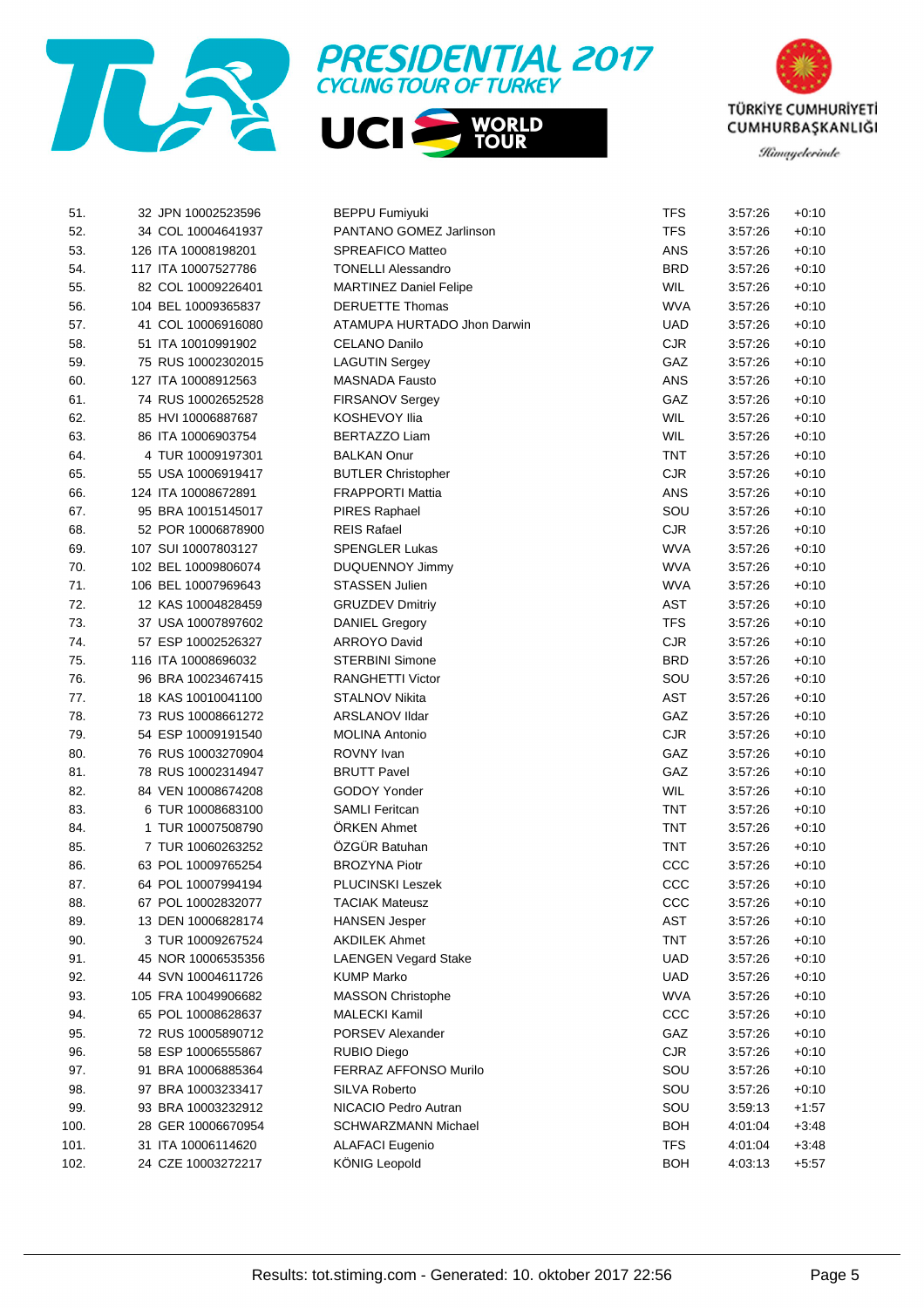



# **Sprint 1**

| Pos.                | <b>Bib UCI ID</b>   | Rider                 | <b>Points</b> |
|---------------------|---------------------|-----------------------|---------------|
|                     | 111 ITA 10009505475 | ALBANESE Vincenzo     | <b>BRD</b>    |
| $\mathcal{P}$<br>L. | 92 BRA 10005671450  | SANTOS CARDOSO Flavio | SOU           |
| ◠<br>ა.             | 87 ITA 10008897409  | TURRIN Alex           | WIL           |

# **Sprint 2**

| Pos. | <b>Bib UCI ID</b>   | Rider             | <b>Points</b> |
|------|---------------------|-------------------|---------------|
|      | 125 ITA 10003200475 | GAVAZZI Francesco | ANS<br>c      |
|      | 47 ITA 10005467952  | ULISSI Diego      | UAD           |
|      | 8 TUR 10007593868   | ATALAY Muhammet   | TNT           |

# **Sprint finish line**

| Pos. | <b>Bib UCI ID</b>   | Rider                  |            | <b>Points</b> |
|------|---------------------|------------------------|------------|---------------|
| 1.   | 22 IRL 10006599519  | <b>BENNETT Sam</b>     | <b>BOH</b> | 15            |
| 2.   | 122 ITA 10004509268 | <b>BENFATTO Marco</b>  | <b>ANS</b> | 14            |
| 3.   | 36 BEL 10007079970  | <b>THEUNS Edward</b>   | TFS.       | 13            |
| 4.   | 48 ITA 10007585077  | <b>ZURLO Federico</b>  | UAD.       | 12            |
| 5.   | 26 ITA 10005390352  | <b>PELUCCHI Matteo</b> | <b>BOH</b> | 11            |
| 6.   | 15 ITA 10009027852  | <b>MINALI Riccardo</b> | AST        | 10            |
| 7.   | 42 ITA 10007890730  | <b>CONSONNI Simone</b> | UAD.       | 9             |
| 8.   | 62 GER 10008032287  | KOCH Jonas             | CCC        | 8             |
| 9.   | 53 ESP 10006737238  | <b>PRADES</b> Eduard   | CJR.       | 7             |
| 10.  | 81 ITA 10003073062  | <b>BELLETTI Manuel</b> | <b>WIL</b> | 6             |
| 11.  | 94 ESP 10006489987  | SIMON CASULLERAS Jordi | SOU        | 5             |
| 12.  | 115 ITA 10006904057 | SIMION Paolo           | <b>BRD</b> | 4             |
| 13.  | 112 ITA 10006467860 | <b>BARBIN Enrico</b>   | <b>BRD</b> | 3             |
| 14.  | 71 RUS 10002832279  | <b>TRUSOV Nikolay</b>  | <b>GAZ</b> | 2             |
| 15.  | 38 NED 10003322939  | VAN POPPEL Boy         | <b>TFS</b> |               |

### **Sprinter competition (general classification)**

| Pos. | <b>Bib UCI ID</b>   | Rider                    |            | <b>Points</b> |
|------|---------------------|--------------------------|------------|---------------|
| 1.   | 22 IRL 10006599519  | <b>BENNETT Sam</b>       | <b>BOH</b> | 15            |
| 2.   | 122 ITA 10004509268 | BENFATTO Marco           | ANS        | 14            |
| 3.   | 36 BEL 10007079970  | <b>THEUNS Edward</b>     | <b>TFS</b> | 13            |
| 4.   | 48 ITA 10007585077  | <b>ZURLO Federico</b>    | <b>UAD</b> | 12            |
| 5.   | 26 ITA 10005390352  | PELUCCHI Matteo          | <b>BOH</b> | 11            |
| 6.   | 15 ITA 10009027852  | <b>MINALI Riccardo</b>   | AST        | 10            |
| 7.   | 42 ITA 10007890730  | <b>CONSONNI Simone</b>   | <b>UAD</b> | 9             |
| 8.   | 62 GER 10008032287  | KOCH Jonas               | <b>CCC</b> | 8             |
| 9.   | 53 ESP 10006737238  | <b>PRADES Eduard</b>     | <b>CJR</b> |               |
| 10.  | 81 ITA 10003073062  | <b>BELLETTI Manuel</b>   | WIL        | 6             |
| 11.  | 111 ITA 10009505475 | ALBANESE Vincenzo        | <b>BRD</b> | 5             |
| 12.  | 125 ITA 10003200475 | <b>GAVAZZI Francesco</b> | ANS        | 5             |
| 13.  | 94 ESP 10006489987  | SIMON CASULLERAS Jordi   | SOU        | 5             |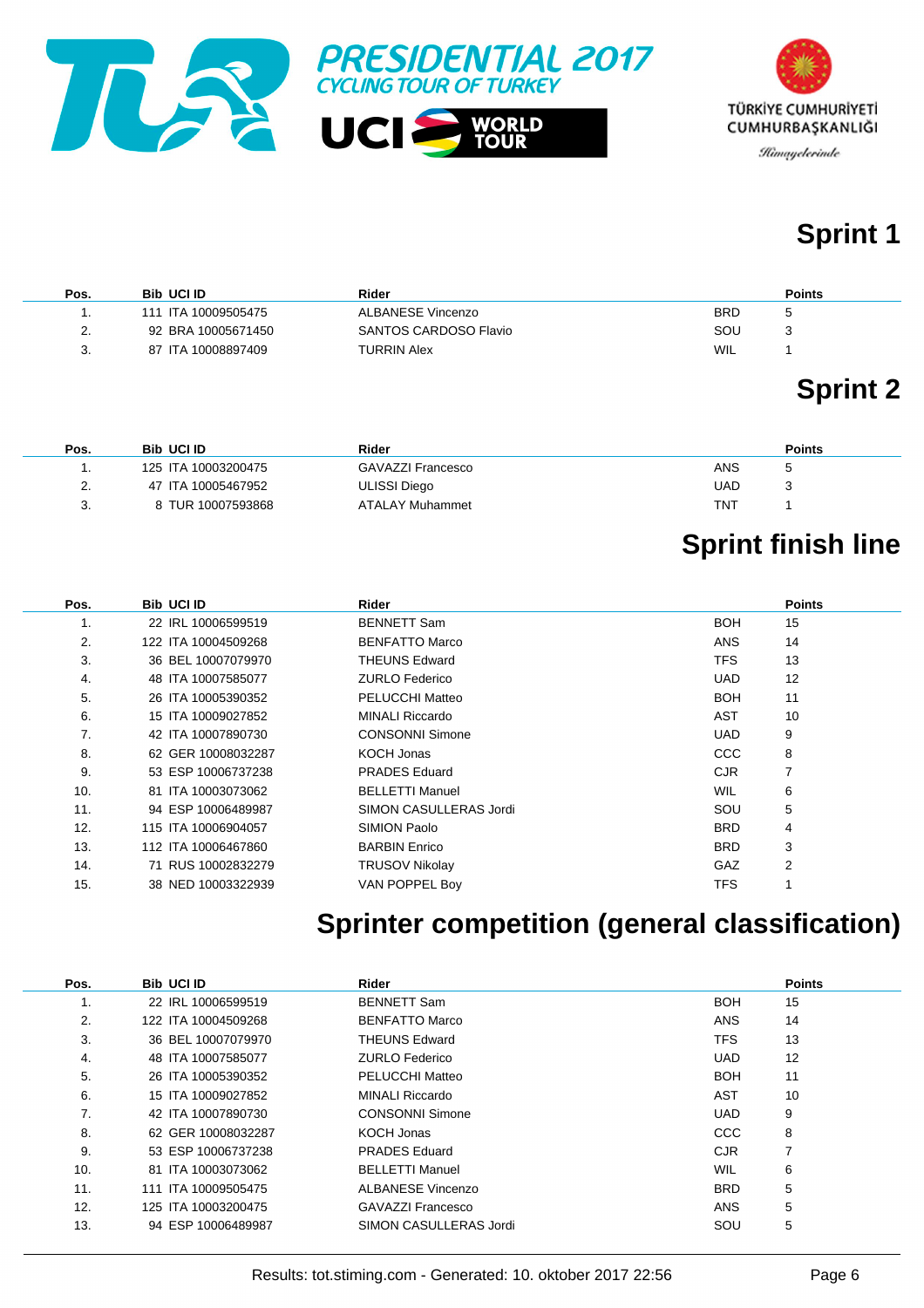





| 14. | 115 ITA 10006904057 | SIMION Paolo           | <b>BRD</b> | 4 |
|-----|---------------------|------------------------|------------|---|
| 15. | 47 ITA 10005467952  | <b>ULISSI Diego</b>    | <b>UAD</b> | 3 |
| 16. | 92 BRA 10005671450  | SANTOS CARDOSO Flavio  | SOU        | 3 |
| 17. | 112 ITA 10006467860 | <b>BARBIN Enrico</b>   | <b>BRD</b> | 3 |
| 18. | 71 RUS 10002832279  | <b>TRUSOV Nikolay</b>  | GAZ        |   |
| 19. | 87 ITA 10008897409  | <b>TURRIN Alex</b>     | WIL        |   |
| 20. | 8 TUR 10007593868   | <b>ATALAY Muhammet</b> | <b>TNT</b> |   |
| 21. | 38 NED 10003322939  | VAN POPPEL Boy         | <b>TFS</b> |   |
|     |                     |                        |            |   |

Results: tot.stiming.com - Generated: 10. oktober 2017 22:56 Page 7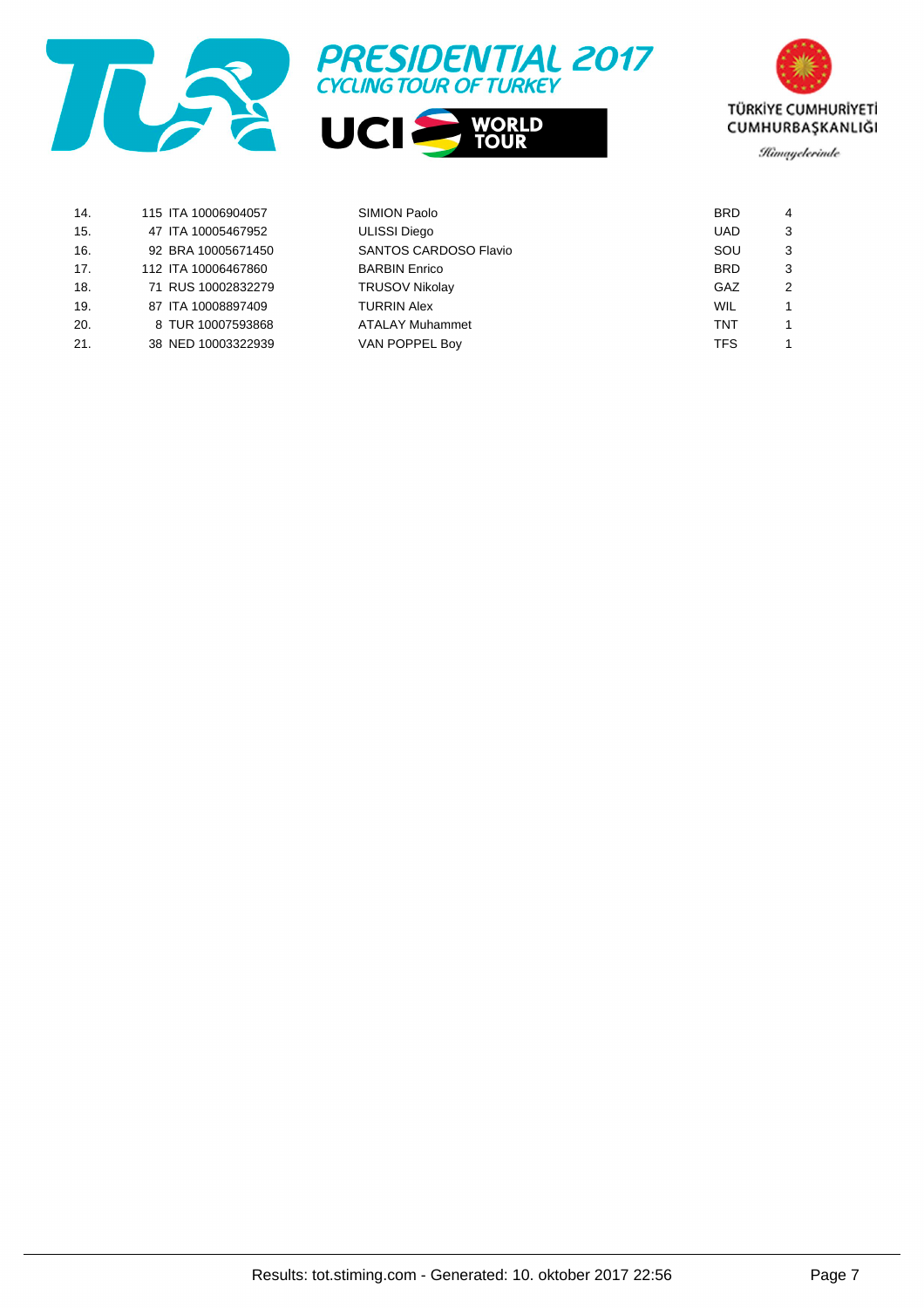

# **King of Mountains sprint 1**

| Pos.     | <b>Bib UCI ID</b>   | Rider                |            | <b>Points</b> |
|----------|---------------------|----------------------|------------|---------------|
|          | 112 ITA 10006467860 | <b>BARBIN Enrico</b> | <b>BRD</b> | -             |
| <u>.</u> | 66 POL 10007946506  | <b>PALUTA Michal</b> | ссс        |               |

### **King of Mountains competition (general classification)**

| Pos.     | <b>Bib UCI ID</b>   | Rider                |            | <b>Points</b> |
|----------|---------------------|----------------------|------------|---------------|
|          | 112 ITA 10006467860 | <b>BARBIN Enrico</b> | <b>BRD</b> | <u>_</u>      |
| <u>.</u> | 66 POL 10007946506  | <b>PALUTA Michal</b> | CCC        |               |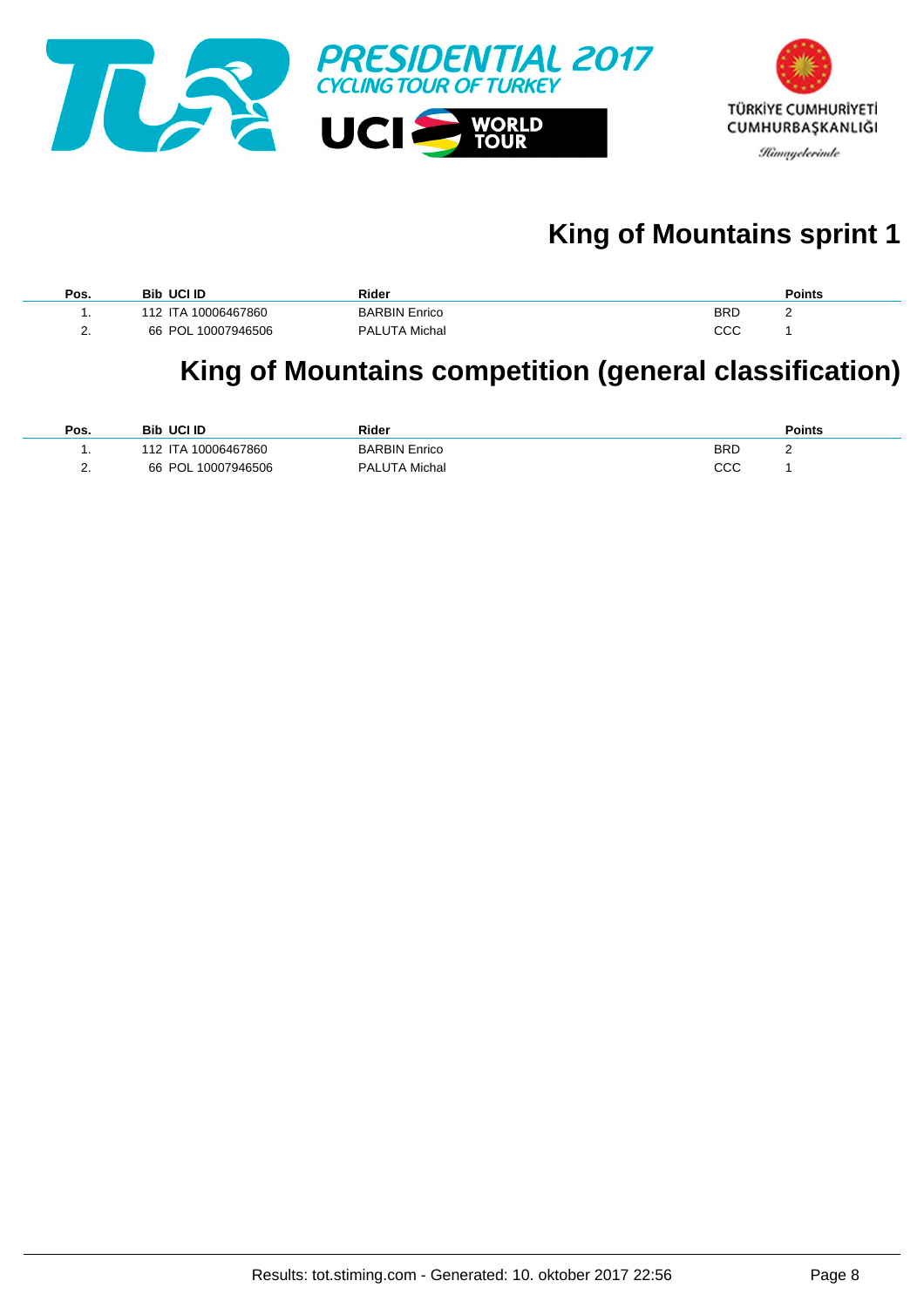



## **Beauties of Turkey**

| Pos.          | <b>Bib UCI ID</b>  | Rider                 | <b>Points</b> |
|---------------|--------------------|-----------------------|---------------|
|               | 4 TUR 10009197301  | <b>BALKAN Onur</b>    | TNT           |
| $\mathcal{D}$ | 87 ITA 10008897409 | <b>TURRIN Alex</b>    | WIL           |
| -3.           | 92 BRA 10005671450 | SANTOS CARDOSO Flavio | SOU           |

# **Beauties of Turkey competition (general classification)**

| Pos.     | <b>Bib UCI ID</b>  | Rider                 | <b>Points</b> |
|----------|--------------------|-----------------------|---------------|
|          | 4 TUR 10009197301  | <b>BALKAN Onur</b>    | TNT           |
| <u>.</u> | 87 ITA 10008897409 | <b>TURRIN Alex</b>    | WIL           |
| J.       | 92 BRA 10005671450 | SANTOS CARDOSO Flavio | SOU           |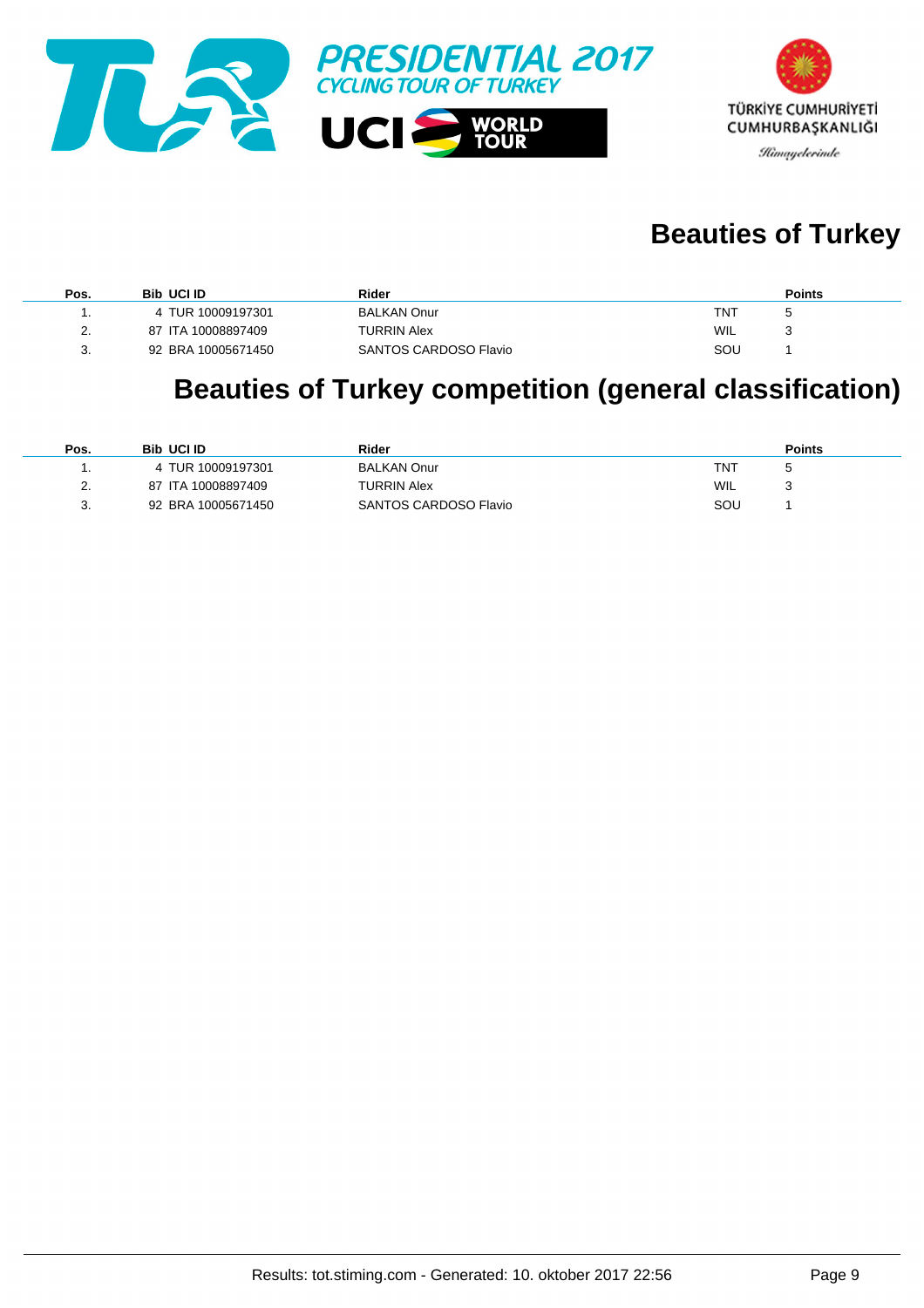

# **Young riders competition (stage classification)**

| Pos. | <b>Bib UCI ID</b>   | Rider                         |            | Time    | <b>Behind</b> | <b>Bonus</b> |
|------|---------------------|-------------------------------|------------|---------|---------------|--------------|
| 1.   | 15 ITA 10009027852  | <b>MINALI Riccardo</b>        | AST        | 3:57:26 |               |              |
| 2.   | 66 POL 10007946506  | <b>PALUTA Michal</b>          | <b>CCC</b> | 3:57:26 |               |              |
| 3.   | 111 ITA 10009505475 | <b>ALBANESE Vincenzo</b>      | <b>BRD</b> | 3:57:26 |               | 0:03         |
| 4.   | 83 COL 10010984020  | <b>FLOREZ Miguel</b>          | <b>WIL</b> | 3:57:26 |               |              |
| 5.   | 98 BRA 10015763692  | SILVA Lincoln                 | SOU        | 3:57:26 |               |              |
| 6.   | 82 COL 10009226401  | <b>MARTINEZ Daniel Felipe</b> | <b>WIL</b> | 3:57:26 |               |              |
| 7.   | 104 BEL 10009365837 | <b>DERUETTE Thomas</b>        | <b>WVA</b> | 3:57:26 |               |              |
| 8.   | 4 TUR 10009197301   | <b>BALKAN Onur</b>            | TNT        | 3:57:26 |               |              |
| 9.   | 95 BRA 10015145017  | <b>PIRES Raphael</b>          | SOU        | 3:57:26 |               |              |
| 10.  | 102 BEL 10009806074 | DUQUENNOY Jimmy               | <b>WVA</b> | 3:57:26 |               |              |
| 11.  | 7 TUR 10060263252   | ÖZGÜR Batuhan                 | TNT        | 3:57:26 |               |              |
| 12.  | 63 POL 10009765254  | <b>BROZYNA Piotr</b>          | <b>CCC</b> | 3:57:26 |               |              |
| 13.  | 65 POL 10008628637  | <b>MALECKI Kamil</b>          | CCC        | 3:57:26 |               |              |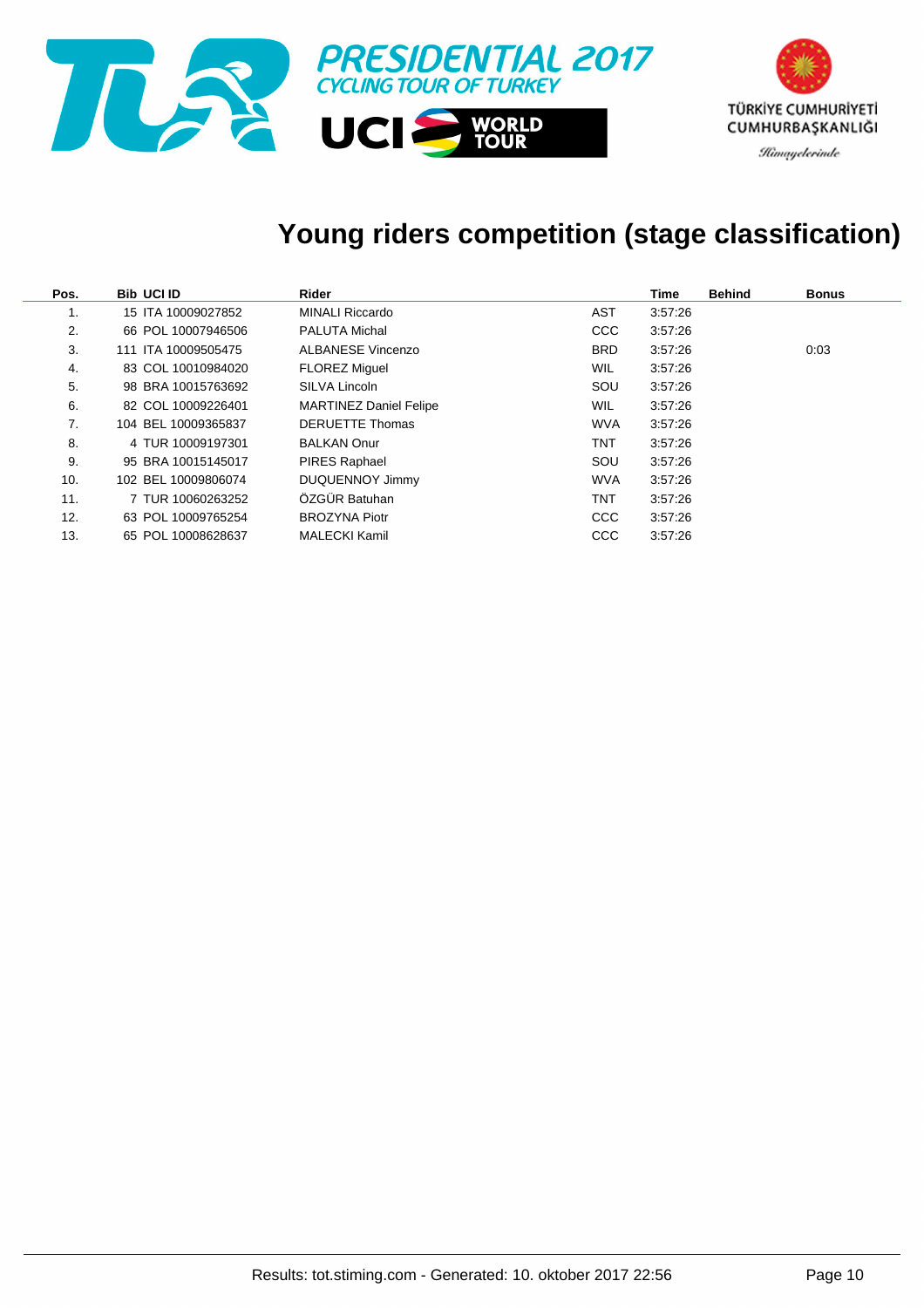

# **Young riders competition (general classification)**

| Pos. | <b>Bib UCI ID</b>   | Rider                         |            | Time    | <b>Behind</b> |
|------|---------------------|-------------------------------|------------|---------|---------------|
|      | 111 ITA 10009505475 | <b>ALBANESE Vincenzo</b>      | <b>BRD</b> | 3:57:23 |               |
| 2.   | 15 ITA 10009027852  | <b>MINALI Riccardo</b>        | AST        | 3:57:26 | $+0:03$       |
| 3.   | 66 POL 10007946506  | <b>PALUTA Michal</b>          | <b>CCC</b> | 3:57:26 | $+0.03$       |
| 4.   | 83 COL 10010984020  | <b>FLOREZ Miquel</b>          | WIL        | 3:57:26 | $+0.03$       |
| 5.   | 98 BRA 10015763692  | SILVA Lincoln                 | SOU        | 3:57:26 | $+0.03$       |
| 6.   | 82 COL 10009226401  | <b>MARTINEZ Daniel Felipe</b> | WIL        | 3:57:26 | $+0.03$       |
| 7.   | 104 BEL 10009365837 | <b>DERUETTE Thomas</b>        | <b>WVA</b> | 3:57:26 | $+0.03$       |
| 8.   | 4 TUR 10009197301   | <b>BALKAN Onur</b>            | TNT        | 3:57:26 | $+0.03$       |
| 9.   | 95 BRA 10015145017  | <b>PIRES Raphael</b>          | SOU        | 3:57:26 | $+0.03$       |
| 10.  | 102 BEL 10009806074 | DUQUENNOY Jimmy               | <b>WVA</b> | 3:57:26 | $+0.03$       |
| 11.  | 7 TUR 10060263252   | ÖZGÜR Batuhan                 | TNT        | 3:57:26 | $+0.03$       |
| 12.  | 63 POL 10009765254  | <b>BROZYNA Piotr</b>          | <b>CCC</b> | 3:57:26 | $+0.03$       |
| 13.  | 65 POL 10008628637  | <b>MALECKI Kamil</b>          | CCC        | 3:57:26 | $+0.03$       |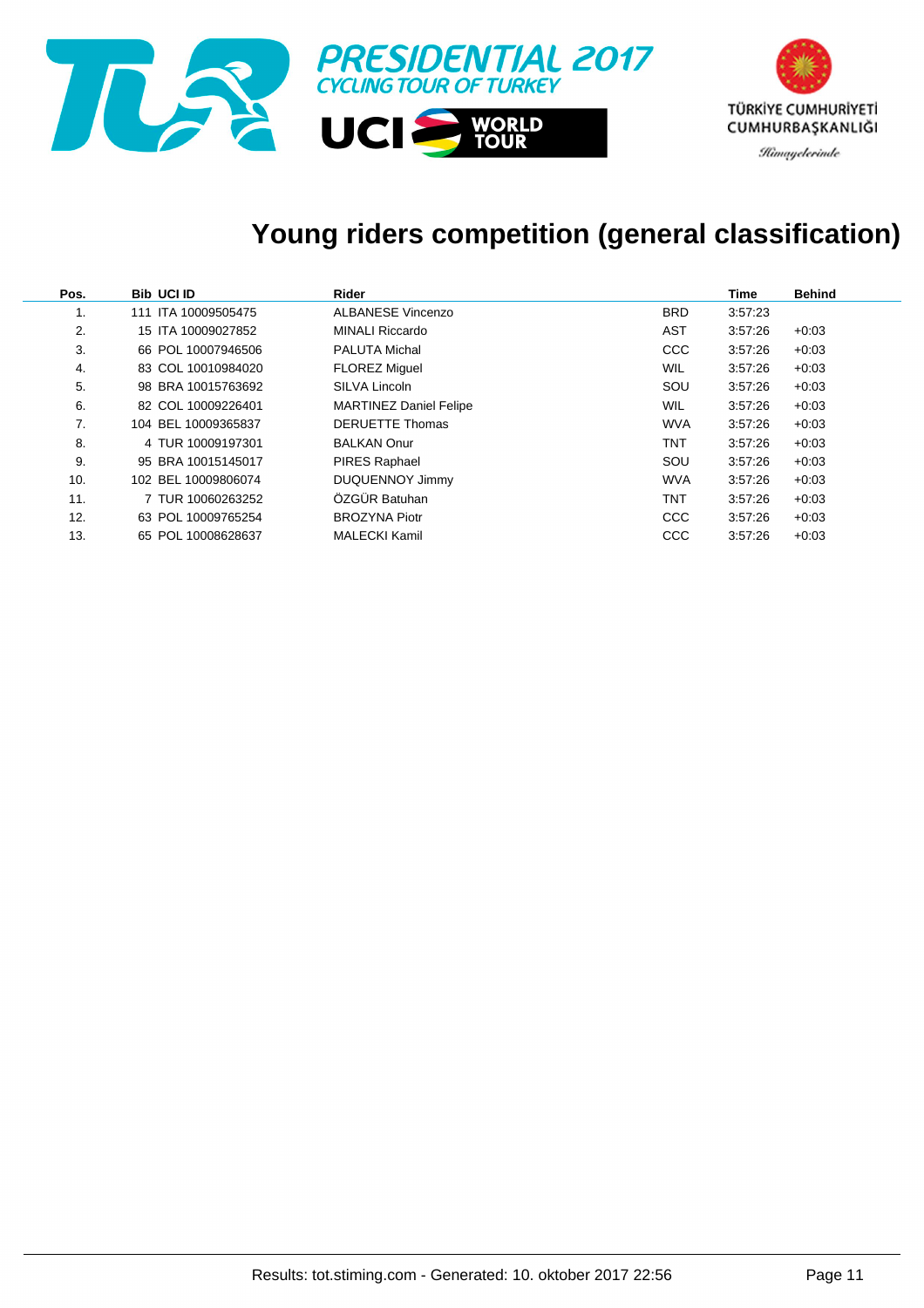

### **Team competition (stage classification)**

| Pos. Team                           |            | Time     | <b>Behind</b> |
|-------------------------------------|------------|----------|---------------|
| 1. BORA - HANSGROHE                 | <b>BOH</b> | 11:52:18 |               |
| 2. ANDRONI - SIDERMEC - BOTTECCHIA  | <b>ANS</b> | 11:52:18 |               |
| 3. BARDIANI CSF                     | <b>BRD</b> | 11:52:18 |               |
| 4. UAE TEAM EMIRATES                | UAD        | 11:52:18 |               |
| 5. WILIER TRIESTINA - SELLE ITALIA  | WIL        | 11:52:18 |               |
| 6. TREK - SEGAFREDO                 | TFS        | 11:52:18 |               |
| 7. CAJA RURAL - SEGUROS RGA         | <b>CJR</b> | 11:52:18 |               |
| 8. CCC SPRANDI POLKOWICE            | <b>CCC</b> | 11:52:18 |               |
| 9. WB VERANCLASSIC AQUALITY PROTECT | <b>WVA</b> | 11:52:18 |               |
| 10. GAZPROM - RUSVELO               | GAZ        | 11:52:18 |               |
| 11. ASTANA PRO TEAM                 | AST        | 11:52:18 |               |
| 12. TURKISH NATIONAL TEAM           | TNT        | 11:52:18 |               |
| 13. SOUL BRASIL PRO CYCLING TEAM    | SOU        | 11:52:18 |               |

### **Team competition (general classification)**

| Pos. Team                           |            | Time     | <b>Behind</b> |
|-------------------------------------|------------|----------|---------------|
| 1. BORA - HANSGROHE                 | <b>BOH</b> | 11:52:18 |               |
| 2. ANDRONI - SIDERMEC - BOTTECCHIA  | <b>ANS</b> | 11:52:18 |               |
| 3. BARDIANI CSF                     | <b>BRD</b> | 11:52:18 |               |
| 4. UAE TEAM EMIRATES                | <b>UAD</b> | 11:52:18 |               |
| 5. WILIER TRIESTINA - SELLE ITALIA  | <b>WIL</b> | 11:52:18 |               |
| 6. TREK - SEGAFREDO                 | <b>TFS</b> | 11:52:18 |               |
| 7. CAJA RURAL - SEGUROS RGA         | <b>CJR</b> | 11:52:18 |               |
| 8. CCC SPRANDI POLKOWICE            | CCC        | 11:52:18 |               |
| 9. WB VERANCLASSIC AQUALITY PROTECT | WVA        | 11:52:18 |               |
| 10. GAZPROM - RUSVELO               | GAZ        | 11:52:18 |               |
| 11. ASTANA PRO TEAM                 | AST        | 11:52:18 |               |
| 12. TURKISH NATIONAL TEAM           | <b>TNT</b> | 11:52:18 |               |
| 13. SOUL BRASIL PRO CYCLING TEAM    | SOU        | 11:52:18 |               |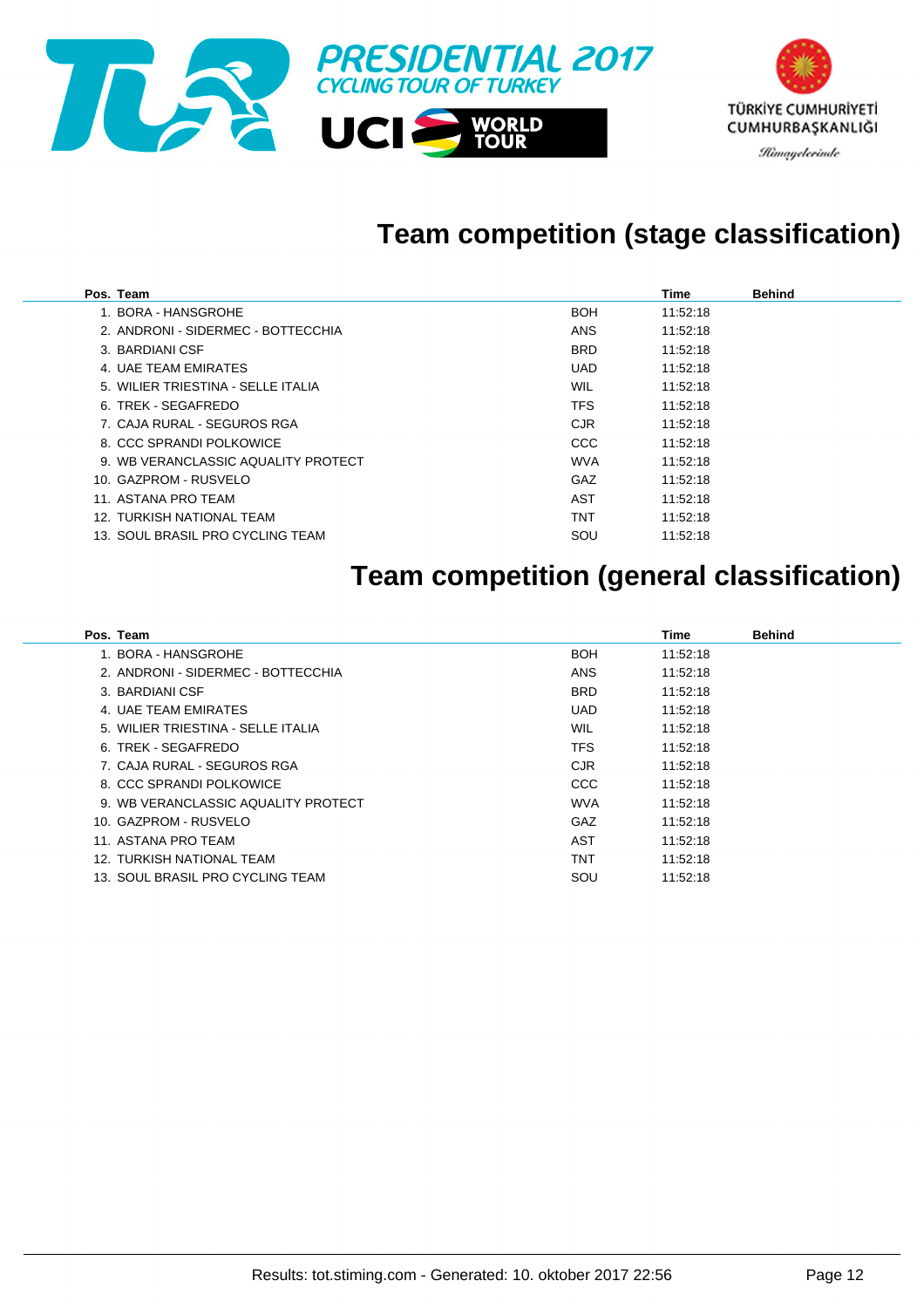

#### **Team cars and jerseys**

| # Team                               |            |
|--------------------------------------|------------|
| 1. BORA - HANSGROHE                  | <b>BOH</b> |
| 2. ANDRONI - SIDERMEC - BOTTECCHIA   | <b>ANS</b> |
| 3. TREK - SEGAFREDO                  | <b>TFS</b> |
| 4. BARDIANI CSF                      | <b>BRD</b> |
| 5. UAE TEAM EMIRATES                 | <b>UAD</b> |
| 6. SOUL BRASIL PRO CYCLING TEAM      | SOU        |
| 7. WILIER TRIESTINA - SELLE ITALIA   | WIL        |
| 8. TURKISH NATIONAL TEAM             | <b>TNT</b> |
| 9. ASTANA PRO TEAM                   | AST        |
| 10. CCC SPRANDI POLKOWICE            | <b>CCC</b> |
| 11. CAJA RURAL - SEGUROS RGA         | <b>CJR</b> |
| 12. GAZPROM - RUSVELO                | GAZ        |
| 13. WB VERANCLASSIC AQUALITY PROTECT | <b>WVA</b> |
|                                      |            |

Leader: Sam Bennett (bib: 22, BOH, IRL10006599519)

Sprinter: Marco Benfatto (bib: 122, ANS, ITA10004509268)

King of Mountains: Enrico Barbin (bib: 112, BRD, ITA10006467860)

Beauties of Turkey: Onur Balkan (bib: 4, TNT, TUR10009197301)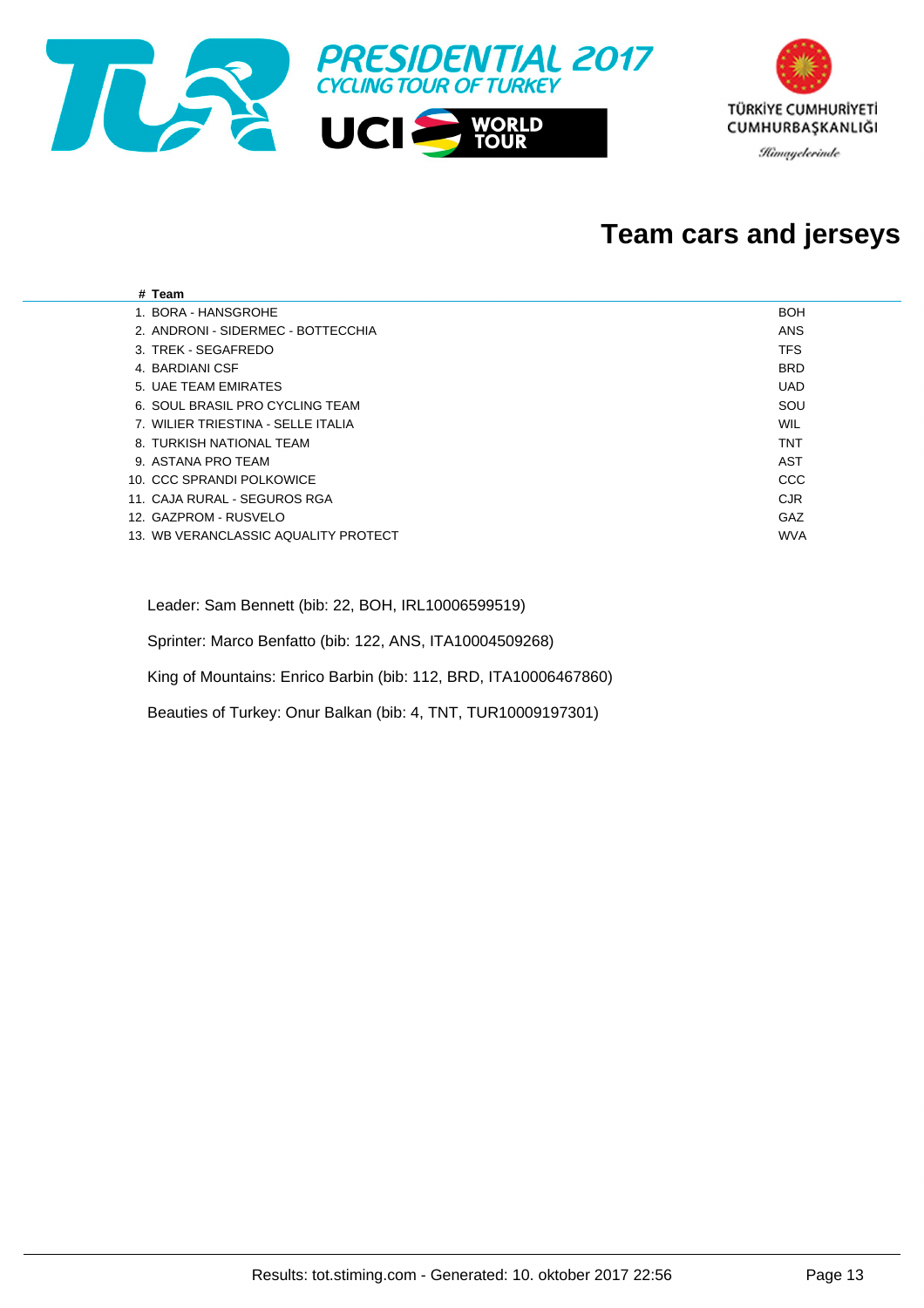



### **Start List**

| <b>TURKISH NATIONAL TEAM</b>   | TNT        | <b>CAJA RURAL - SEGUROS RGA</b>        | <b>CJR</b> | <b>WB VERANCLASSIC AQUALITY PROTECT</b> | WVA        |
|--------------------------------|------------|----------------------------------------|------------|-----------------------------------------|------------|
| 1 ÖRKEN Ahmet                  | 0:10       | 51 CELANO Danilo                       | 0:10       | <b>DNS JULES Justin</b>                 |            |
| 2 BAKIRCI Nazim                | 0:10       | 52 REIS Rafael                         | 0:10       | 102 DUQUENNOY Jimmy*                    | 0:10       |
| 3 AKDILEK Ahmet                | 0:10       | 53 PRADES Eduard                       | 0:10       | 103 HABEAUX Gregory                     | 0:10       |
| 4 BALKAN Onur*                 | 0:10       | 54 MOLINA Antonio                      | 0:10       | 104 DERUETTE Thomas*                    | 0:10       |
| 5 BALKAN Serkan                | 0:10       | 55 BUTLER Christopher                  | 0:10       | 105 MASSON Christophe                   | 0:10       |
| 6 SAMLI Feritcan               | 0:10       | DNS SAEZ Hector                        |            | 106 STASSEN Julien                      | 0:10       |
| 7 ÖZGÜR Batuhan*               | 0:10       | 57 ARROYO David                        | 0:10       | 107 SPENGLER Lukas                      | 0:10       |
| 8 ATALAY Muhammet              | 0:09       | 58 RUBIO Diego                         | 0:10       | 108 ROBEET Ludovic                      | 0:10       |
| <b>ASTANA PRO TEAM</b>         | AST        | <b>CCC SPRANDI POLKOWICE</b>           | CCC        | <b>BARDIANI CSF</b>                     | <b>BRD</b> |
| 11 ZEITS Andrey                | 0:10       | 61 SISR Frantisek                      | 0:10       | 111 ALBANESE Vincenzo*                  | 0:07       |
| 12 GRUZDEV Dmitriy             | 0:10       | 62 KOCH Jonas                          | 0:10       | 112 BARBIN Enrico                       | 0:10       |
| 13 HANSEN Jesper               | 0:10       | 63 BROZYNA Piotr*                      | 0:10       | 113 MAESTRI Mirco                       | 0:10       |
| 14 CHERNETSKI Sergei           | 0:10       | 64 PLUCINSKI Leszek                    | 0:10       | 114 MARONESE Marco                      | 0:10       |
| 15 MINALI Riccardo*            | 0:10       | 65 MALECKI Kamil*                      | 0:10       | 115 SIMION Paolo                        | 0:10       |
| 16 TLEUBAYEV Ruslan            | 0:10       | 66 PALUTA Michal*                      | 0:10       | 116 STERBINI Simone                     | 0:10       |
| 17 BIZHIGITOV Zhandos          | 0:10       | 67 TACIAK Mateusz                      | 0:10       | 117 TONELLI Alessandro                  | 0:10       |
| 18 STALNOV Nikita              | 0:10       | 68 STOSZ Patryk                        | 0:10       | 118 ZARDINI Edoardo                     | 0:10       |
|                                |            |                                        |            |                                         |            |
| <b>BORA - HANSGROHE</b>        | <b>BOH</b> | <b>GAZPROM - RUSVELO</b>               | GAZ        | <b>ANDRONI - SIDERMEC - BOTTECCHIA</b>  | <b>ANS</b> |
| 21 ARCHBOLD Shane              | 0:10       | 71 TRUSOV Nikolay                      | 0:10       | 121 BALLERINI Davide                    | 0:10       |
| 22 BENNETT Sam (#1)            | LEADE      | 72 PORSEV Alexander                    | 0:10       | 122 BENFATTO Marco*                     | 0:04       |
|                                | R          | 73 ARSLANOV Ildar                      | 0:10       | 123 FRAPPORTI Marco                     | 0:10       |
| 23 HERKLOTZ Silvio             | 0:10       | 74 FIRSANOV Sergey                     | 0:10       | 124 FRAPPORTI Mattia                    | 0:10       |
| 24 KÖNIG Leopold               | 5:57       | 75 LAGUTIN Sergey                      | 0:10       | 125 GAVAZZI Francesco                   | 0:07       |
| 25 MÜHLBERGER Gregor           | 0:10       | 76 ROVNY Ivan                          | 0:10       | 126 SPREAFICO Matteo                    | 0:10       |
| 26 PELUCCHI Matteo             | 0:10       | 77 BOEV Igor                           | 0:10       | 127 MASNADA Fausto                      | 0:10       |
| 27 SARAMOTINS Aleksejs         | 0:10       | 78 BRUTT Pavel                         | 0:10       | 128 VENDRAME Andrea                     | 0:10       |
| 28 SCHWARZMANN Michael         | 3:48       |                                        |            |                                         |            |
| <b>TREK - SEGAFREDO</b>        | <b>TFS</b> | <b>WILIER TRIESTINA - SELLE ITALIA</b> | <b>WIL</b> |                                         |            |
| 31 ALAFACI Eugenio             | 3:48       | 81 BELLETTI Manuel                     | 0:10       |                                         |            |
| 32 BEPPU Fumiyuki              | 0:10       | 82 MARTINEZ Daniel Felipe*             | 0:10       |                                         |            |
| 33 COLEDAN Marco               | 0:10       | 83 FLOREZ Miguel*                      | 0:10       |                                         |            |
| 34 PANTANO GOMEZ Jarlinson     | 0:10       | 84 GODOY Yonder                        | 0:10       |                                         |            |
| 35 REIJNEN Kiel                | 0:10       | 85 KOSHEVOY Ilia                       | 0:10       |                                         |            |
| 36 THEUNS Edward               | 0:06       | 86 BERTAZZO Liam                       | 0:10       |                                         |            |
| 37 DANIEL Gregory              | 0:10       | 87 TURRIN Alex                         | 0:09       |                                         |            |
| 38 VAN POPPEL Boy              | 0:10       | 88 CECCHIN Alberto                     | 0:10       |                                         |            |
|                                |            | SOUL BRASIL PRO CYCLING TEAM           | SOU        |                                         |            |
| <b>UAE TEAM EMIRATES</b>       | <b>UAD</b> | 91 FERRAZ AFFONSO Murilo               | 0:10       |                                         |            |
| 41 ATAMUPA HURTADO Jhon Darwin | 0:10       | 92 SANTOS CARDOSO Flavio               | 0:08       |                                         |            |
| 42 CONSONNI Simone             | 0:10       | 93 NICACIO Pedro Autran                | 1:57       |                                         |            |
| 43 NIEMIEC Przemyslaw          | 0:10       | 94 SIMON CASULLERAS Jordi              | 0:10       |                                         |            |
| 44 KUMP Marko                  | 0:10       | 95 PIRES Raphael*                      | 0:10       |                                         |            |
| 45 LAENGEN Vegard Stake        | 0:10       | 96 RANGHETTI Victor                    | 0:10       |                                         |            |
| 46 RAVASI Edward               | 0:10       | 97 SILVA Roberto                       | 0:10       |                                         |            |
| 47 ULISSI Diego                | 0:08       | 98 SILVA Lincoln*                      | 0:10       |                                         |            |
| 48 ZURLO Federico              | 0:10       |                                        |            |                                         |            |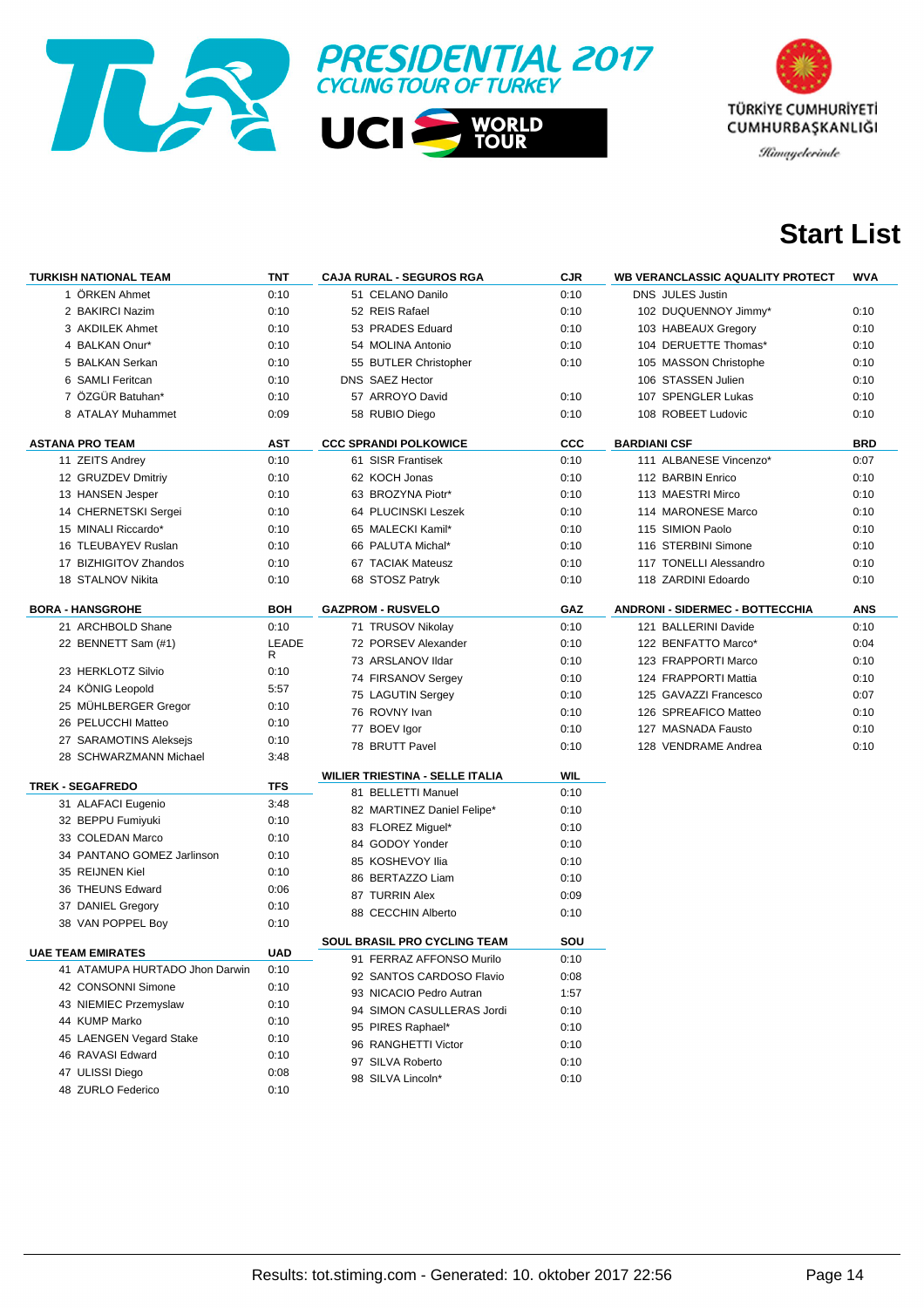



## **Start List (detailed)**

| <b>TURKISH NATIONAL TEAM</b>        |             | TNT        | <b>CAJA RURAL - SEGUROS RGA</b>        |             | <b>CJR</b>   | <b>WB VERANCLASSIC AQUALITY PROTECT</b> |             | WVA        |
|-------------------------------------|-------------|------------|----------------------------------------|-------------|--------------|-----------------------------------------|-------------|------------|
| 1 ORKEN Ahmet                       | 10007508790 | 0:10       | 51 CELANO Danilo                       | 10010991902 | 0:10         | <b>DNS JULES Justin</b>                 | 10049906480 |            |
| 2 BAKIRCI Nazim                     | 10005828165 | 0:10       | 52 REIS Rafael                         | 10006878900 | 0:10         | 102 DUQUENNOY Jimmy*                    | 10009806074 | 0:10       |
| 3 AKDILEK Ahmet                     | 10009267524 | 0:10       | 53 PRADES Eduard                       | 10006737238 | 0:10         | 103 HABEAUX Gregory                     | 10002416900 | 0:10       |
| 4 BALKAN Onur*                      | 10009197301 | 0:10       | 54 MOLINA Antonio                      | 10009191540 | 0:10         | 104 DERUETTE Thomas*                    | 10009365837 | 0:10       |
| 5 BALKAN Serkan                     | 10009712310 | 0:10       | 55 BUTLER Christopher                  | 10006919417 | 0:10         | 105 MASSON Christophe                   | 10049906682 | 0:10       |
| 6 SAMLI Feritcan                    | 10008683100 | 0:10       | DNS SAEZ Hector                        | 10008682793 |              | 106 STASSEN Julien                      | 10007969643 | 0:10       |
| 7 ÖZGÜR Batuhan*                    | 10060263252 | 0:10       | 57 ARROYO David                        | 10002526327 | 0:10         | 107 SPENGLER Lukas                      | 10007803127 | 0:10       |
| 8 ATALAY Muhammet                   | 10007593868 | 0:09       | 58 RUBIO Diego                         | 10006555867 | 0:10         | 108 ROBEET Ludovic                      | 10008638539 | 0:10       |
| MAN Filip Branko                    | 10001314938 |            | MAN Eugenio Goikoetxea                 | 10042177196 |              | MAN Frédéric Amorison                   | 10001544102 |            |
|                                     |             |            | Urreaga                                |             |              |                                         |             |            |
| <b>ASTANA PRO TEAM</b>              |             | <b>AST</b> | <b>CCC SPRANDI POLKOWICE</b>           |             | $_{\rm ccc}$ | <b>BARDIANI CSF</b>                     |             | <b>BRD</b> |
| 11 ZEITS Andrey                     | 10004703672 | 0:10       | 61 SISR Frantisek                      |             |              | 111 ALBANESE Vincenzo*                  | 10009505475 | 0:07       |
| 12 GRUZDEV Dmitriy                  | 10004828459 | 0:10       |                                        | 10007503134 | 0:10         | 112 BARBIN Enrico                       | 10006467860 | 0:10       |
| 13 HANSEN Jesper                    | 10006828174 | 0:10       | 62 KOCH Jonas                          | 10008032287 | 0:10         | 113 MAESTRI Mirco                       | 10006684896 | 0:10       |
| 14 CHERNETSKI Sergei                | 10006658426 | 0:10       | 63 BROZYNA Piotr*                      | 10009765254 | 0:10         | 114 MARONESE Marco                      | 10010084344 | 0:10       |
| 15 MINALI Riccardo*                 | 10009027852 | 0:10       | 64 PLUCINSKI Leszek                    | 10007994194 | 0:10         | 115 SIMION Paolo                        | 10006904057 | 0:10       |
| 16 TLEUBAYEV Ruslan                 | 10003264941 | 0:10       | 65 MALECKI Kamil*                      | 10008628637 | 0:10         | 116 STERBINI Simone                     | 10008696032 | 0:10       |
| 17 BIZHIGITOV Zhandos               | 10007219309 | 0:10       | 66 PALUTA Michal*                      | 10007946506 | 0:10         | 117 TONELLI Alessandro                  | 10007527786 | 0:10       |
| 18 STALNOV Nikita                   | 10010041100 | 0:10       | 67 TACIAK Mateusz                      | 10002832077 | 0:10         | 118 ZARDINI Edoardo                     | 10005658114 | 0:10       |
| <b>MAN</b> Dmitri Sedoun            | 10001137318 |            | 68 STOSZ Patryk                        | 10007951455 | 0:10         | MAN Roberto Reverseri                   | 10002233004 |            |
|                                     |             |            | MAN Piotr Wadecki                      | 10001221877 |              |                                         |             |            |
| <b>BORA - HANSGROHE</b>             |             | <b>BOH</b> | <b>GAZPROM - RUSVELO</b>               |             | GAZ          | <b>ANDRONI - SIDERMEC - BOTTECCHIA</b>  |             | ANS        |
| 21 ARCHBOLD Shane                   | 10005506651 | 0:10       |                                        |             |              | 121 BALLERINI Davide                    | 10008661777 | 0:10       |
| 22 BENNETT Sam (#1)                 | 10006599519 | LEA        | 71 TRUSOV Nikolay                      | 10002832279 | 0:10         | 122 BENFATTO Marco*                     | 10004509268 | 0:04       |
|                                     |             | <b>DER</b> | 72 PORSEV Alexander                    | 10005890712 | 0:10         | 123 FRAPPORTI Marco                     | 10004501891 | 0:10       |
| 23 HERKLOTZ Silvio                  | 10007583158 | 0:10       | 73 ARSLANOV Ildar                      | 10008661272 | 0:10         | 124 FRAPPORTI Mattia                    | 10008672891 | 0:10       |
| 24 KÖNIG Leopold                    | 10003272217 | 5:57       | 74 FIRSANOV Sergey                     | 10002652528 | 0:10         | 125 GAVAZZI Francesco                   | 10003200475 | 0:07       |
| 25 MÜHLBERGER Gregor                | 10007631557 | 0:10       | 75 LAGUTIN Sergey                      | 10002302015 | 0:10         | 126 SPREAFICO Matteo                    | 10008198201 | 0:10       |
| 26 PELUCCHI Matteo                  | 10005390352 | 0:10       | 76 ROVNY Ivan                          | 10003270904 | 0:10         | 127 MASNADA Fausto                      | 10008912563 | 0:10       |
| 27 SARAMOTINS Aleksejs              | 10002879062 | 0:10       | 77 BOEV Igor                           | 10005914758 | 0:10         | 128 VENDRAME Andrea                     | 10009392412 | 0:10       |
| 28 SCHWARZMANN<br>Michael           | 10006670954 | 3:48       | 78 BRUTT Pavel                         | 10002314947 | 0:10         | MAN Alessandro Spezialetti              | 10051422108 |            |
| <b>MAN</b> Enrico Poitschke         | 10001631206 |            | MAN Aleksei Markov                     | 10001347472 |              |                                         |             |            |
|                                     |             |            | <b>WILIER TRIESTINA - SELLE ITALIA</b> |             | <b>WIL</b>   |                                         |             |            |
| <b>TREK - SEGAFREDO</b>             |             | TFS        | 81 BELLETTI Manuel                     | 10003073062 | 0:10         |                                         |             |            |
| 31 ALAFACI Eugenio                  | 10006114620 | 3:48       | 82 MARTINEZ Daniel                     | 10009226401 | 0:10         |                                         |             |            |
| 32 BEPPU Fumiyuki                   | 10002523596 | 0:10       | Felipe*                                |             |              |                                         |             |            |
| 33 COLEDAN Marco                    | 10004739442 | 0:10       | 83 FLOREZ Miguel*                      | 10010984020 | 0:10         |                                         |             |            |
| 34 PANTANO GOMEZ                    | 10004641937 | 0:10       | 84 GODOY Yonder                        | 10008674208 | 0:10         |                                         |             |            |
| Jarlinson                           |             |            | 85 KOSHEVOY Ilia                       | 10006887687 | 0:10         |                                         |             |            |
| 35 REIJNEN Kiel                     | 10006570924 | 0:10       | 86 BERTAZZO Liam                       | 10006903754 | 0:10         |                                         |             |            |
| 36 THEUNS Edward                    | 10007079970 | 0:06       | 87 TURRIN Alex                         | 10008897409 | 0:09         |                                         |             |            |
| 37 DANIEL Gregory                   | 10007897602 | 0:10       | 88 CECCHIN Alberto                     | 10006003876 | 0:10         |                                         |             |            |
| 38 VAN POPPEL Boy                   | 10003322939 | 0:10       | MAN Luca Scinto                        | 10001012824 |              |                                         |             |            |
| MAN Dirk Demol                      | 10000861462 |            |                                        |             |              |                                         |             |            |
|                                     |             |            | SOUL BRASIL PRO CYCLING TEAM           |             | SOU          |                                         |             |            |
| <b>UAE TEAM EMIRATES</b>            |             | <b>UAD</b> | 91 FERRAZ AFFONSO                      | 10006885364 | 0:10         |                                         |             |            |
| 41 ATAMUPA HURTADO<br>Jhon Darwin   | 10006916080 | 0:10       | Murilo<br>92 SANTOS CARDOSO            | 10005671450 | 0:08         |                                         |             |            |
| 42 CONSONNI Simone                  | 10007890730 | 0:10       | Flavio                                 |             |              |                                         |             |            |
| 43 NIEMIEC Przemyslaw               | 10001426890 | 0:10       | 93 NICACIO Pedro Autran                | 10003232912 | 1:57         |                                         |             |            |
| 44 KUMP Marko                       | 10004611726 | 0:10       | 94 SIMON CASULLERAS                    | 10006489987 | 0:10         |                                         |             |            |
| 45 LAENGEN Vegard Stake 10006535356 |             | 0:10       | Jordi                                  |             |              |                                         |             |            |
| 46 RAVASI Edward                    | 10009703620 | 0:10       | 95 PIRES Raphael*                      | 10015145017 | 0:10         |                                         |             |            |
| 47 ULISSI Diego                     | 10005467952 | 0:08       | 96 RANGHETTI Victor                    | 10023467415 | 0:10         |                                         |             |            |
| 48 ZURLO Federico                   | 10007585077 | 0:10       | 97 SILVA Roberto                       | 10003233417 | 0:10         |                                         |             |            |
| MAN Bruno Vicino                    | 10035836531 |            | 98 SILVA Lincoln*                      | 10015763692 | 0:10         |                                         |             |            |
|                                     |             |            | MAN Benedito Tadeu                     | 10054881974 |              |                                         |             |            |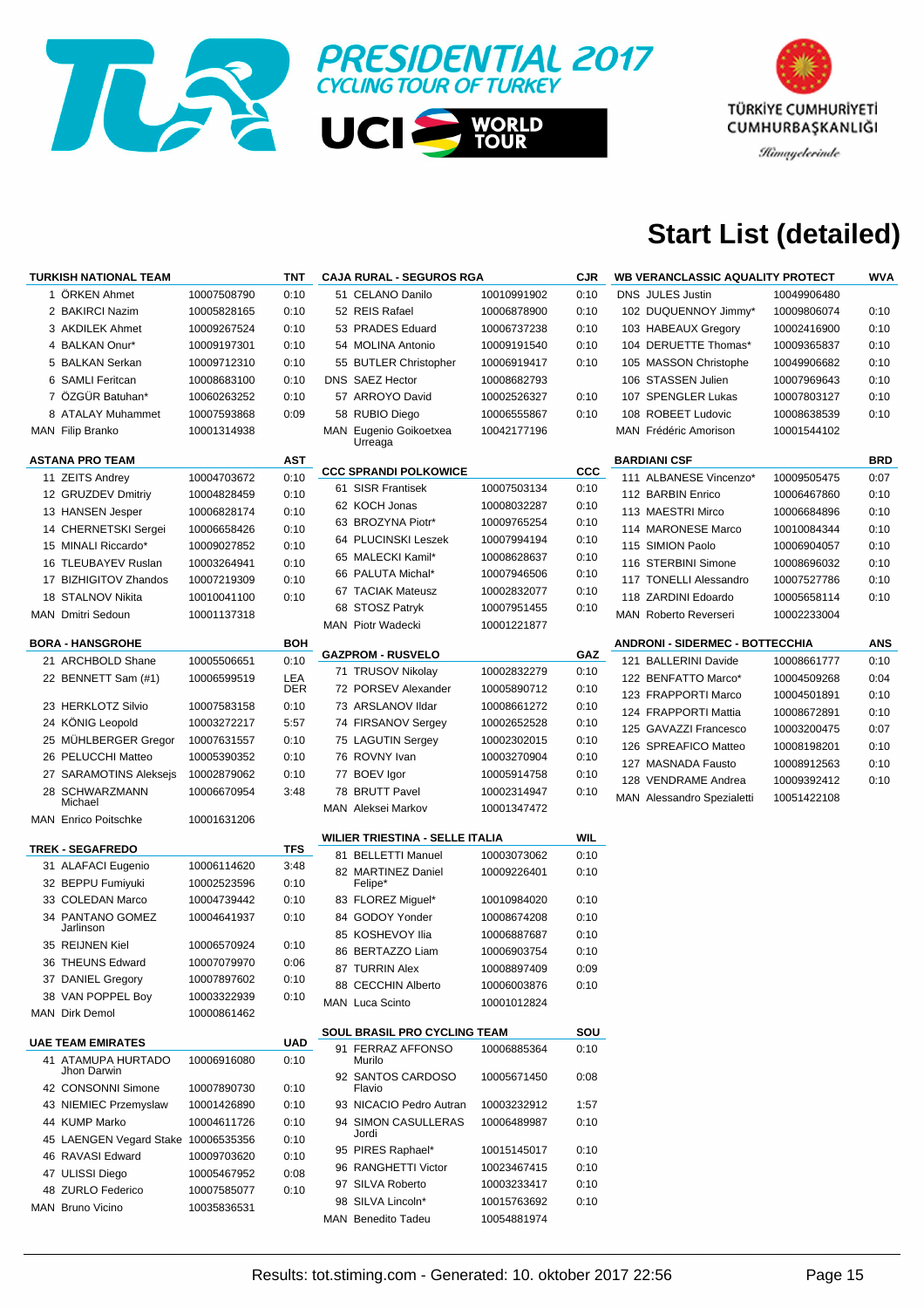



#### **COMMISSAIRES'PANEL COMMUNIQUE # 1**

#### **1 st STAGE / DECISION**

Due to the crash in the last 3 km, all the riders (except # 24, 28, 31, 84 and 93) are classified with the same time as the stage winner at 3 h 57' 26''.

#### **2 ND STAGE**

#### **. BEAUTIES OF TURKEY SPRINT TIME**

The Beauties of Turkey Sprint Time is located at Km 43.100 Km.

#### **GENERAL REMINDER**

Riders must respect the environment ; so they haven't to throw bottles and papers in the nature.

The Commissaires'panel.